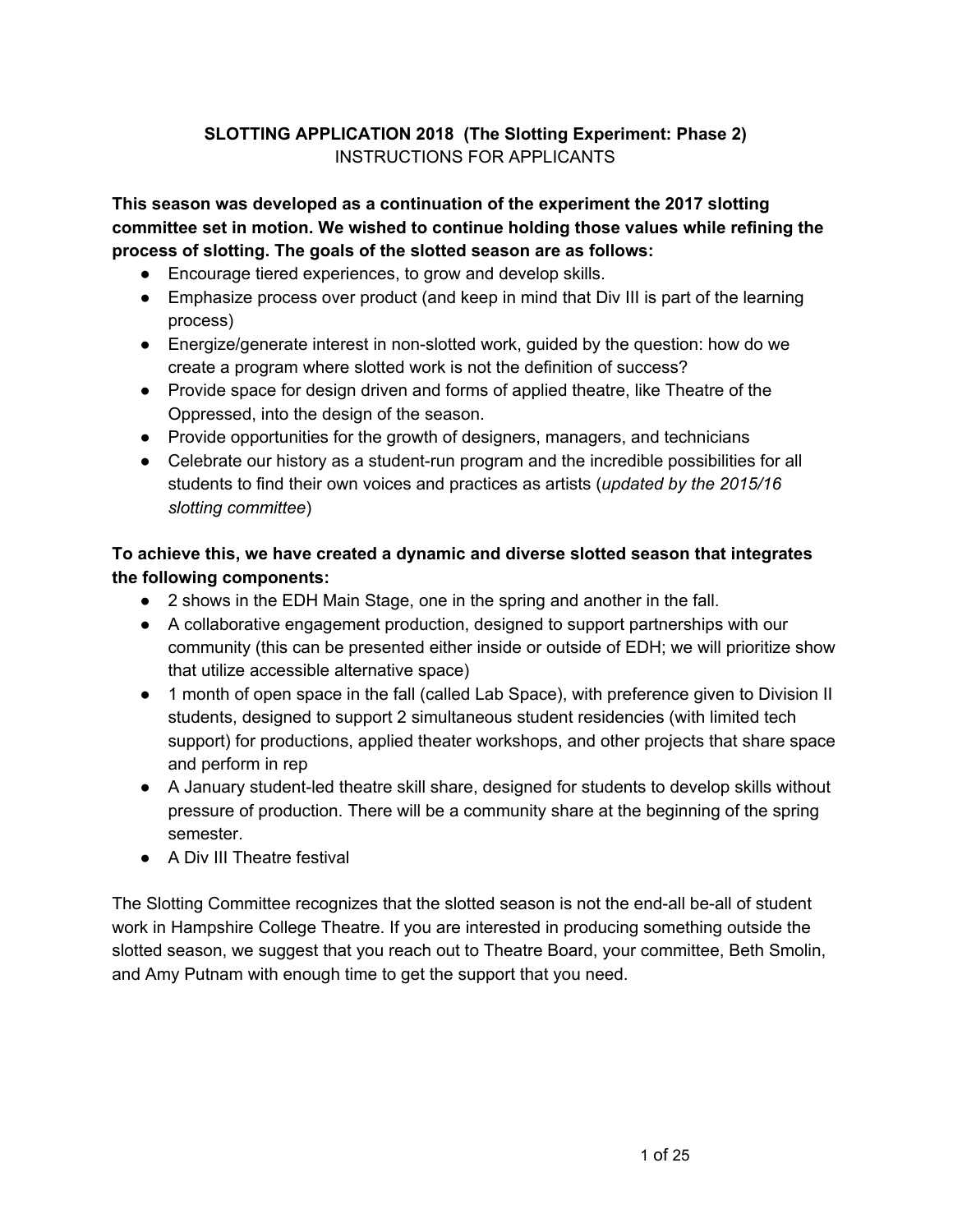# **EXPECTATIONS OF A SLOTTING AGENT**

# **Pre Production:**

- Original conception of the project
- Fill out the slotting application
- Assemble the production team before the process begins. (once the process begins, this responsibility is shifted over to the designated administrator, such as a production manager or specific facilitator)
- Be in communication with the theatre faculty and staff about where your process is at and what roles still need to be filled.
- Regularly attend, and check in with Theatre Board (regularity to be determined by the slotting cohort and Theatre Board Facilitator).
- Be in regular communication with the rest of the year's slotting cohort.
- Lab Space slotting agents: keep in contact with the other Lab slotting agent, about how you intend on collaborating and sharing resources.

# **Rehearsal Period:**

- Be in constant communication with the designated administrator about production and design meetings.
- Have a hand in resolving any disagreements or challenges that may occur
- Seek help and guidance from faculty and staff members when needed
- Ultimately responsible for making sure the show goes up
- Keep Theatre Board up to date. Either the slotting agent, or someone central to your process, should attend a decided number of meetings as the process moves close to tech.
- Schedule and attend a Pre-Tech meeting with Amy and a relevant Theatre faculty member/advisor.

# **Performance Period:**

- Attends at least one performance
- Keeps informed of how runs are going
- Checks in with management and director
- Helps to handle any problems that come up

## **Post Production:**

● Make sure all production team members attend Strike and Post Mortem

## **Notes:**

- The slotting agent may play any other role on the production but they are responsible for finding the other members of their team.
- The slotting agent does not have a say in every artistic and technical decisions, unless pertaining to your other role on the production. By creating a team, the slotting agent shares the responsibility of the work and the production equally. While they will often be looked for guidance, there are other people involved in the process.
- The slotting agent is responsible for the safe and proper use of space and equipment, as well as the safety of the all members of the team.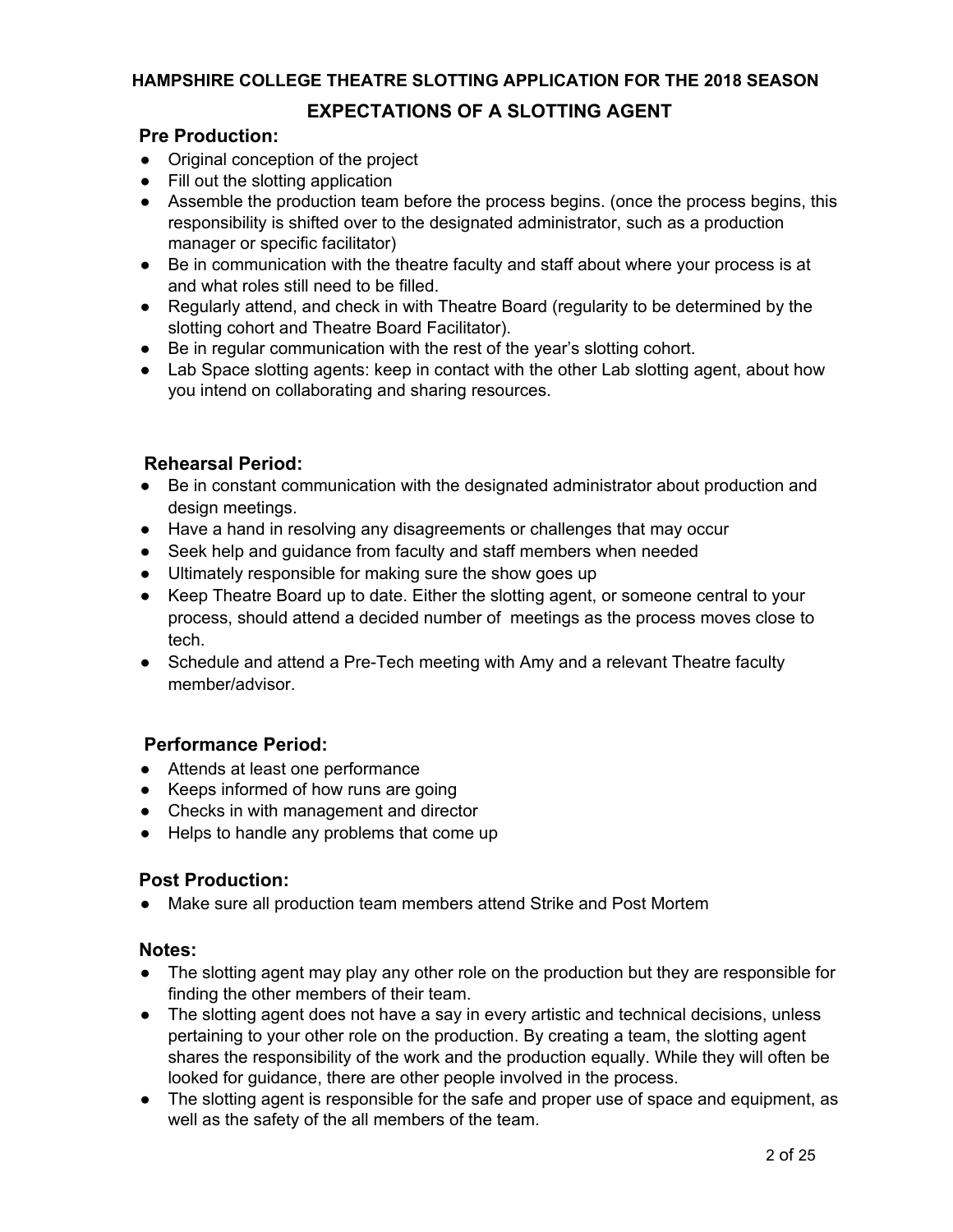## **Thank you for your interest in slotting a project for the Hampshire College Theatre Program's 2018-2019 season!**

As a potential slotting agent, you are required to attend one of the two slotting workshops, the times and locations of which are still to be determined. Members of your team are encouraged to attend the slotting workshop, particularly if they will play a critical role in the development of your process.

#### **Important Dates:**

- Slotting applications must be submitted by 4pm on Friday April 20th.
- Slotting pitches will be on Friday, April 27th. but may continue afterwards due to volume of applicants
- Applicants should be available by phone to answer questions that the slotting committee may have on Sunday, April 29<sup>th</sup> from 9am-12pm.
- Applicants will be notified of the Slotting Committee's decision by email on Monday, April 30th at 1:00pm.
- The 2018/19 season will be publicly announced on Wednesday, May 2nd at 4pm.
- All applicants have 48 hours from the time of the announcement to accept the slot, or appeal the decision by emailing hctslotting@gmail.com. If you appeal, it will not be to alter the timeline or structure of the season, but to change the projects we have decided to slot.
- A meeting for all slotting agents and a manager or additional team member from each project will be held on May 4th. **Attendance at this meeting is absolutely mandatory.**

|                  | 2018 SLOTTING COMMITTEE MEMBERS: |  |  |
|------------------|----------------------------------|--|--|
| Maddie Williams  | Yijie Zhu                        |  |  |
| Forrest Locklear | Peter Kallok                     |  |  |
| Nat Gilsdorf     | <b>Beth Smolin</b>               |  |  |
|                  |                                  |  |  |

Additional application revisions made with the help of:

Gabriela Palaia, Theatreboard, and the Theatre Faculty and Staff

## **Hampshire College Theatre Program Mission Statement**

*We declare, even amidst a mechanized and digitized world, that live theatre is still relevant. We believe it enraptures us, changes the way we think and feel, and allows us to enter and experience culture, class, race, gender, ability and sexual orientation through completely different points of view. We believe theatre is a vehicle for social change, and that change often begins with self-awareness and transformation. Our interdisciplinary courses mediate between our historical roots and our interest in creating new and experimental forms through the use of flexible spaces, innovative forms of technology, non-traditional texts and movement-based languages. We enjoy pushing the boundaries of theatrical form, and redefining the content and character of contemporary drama. We believe theatre teaches and necessitates collaboration, and we implement this philosophy in our classrooms and studios where students, faculty and staff are required to collaborate.*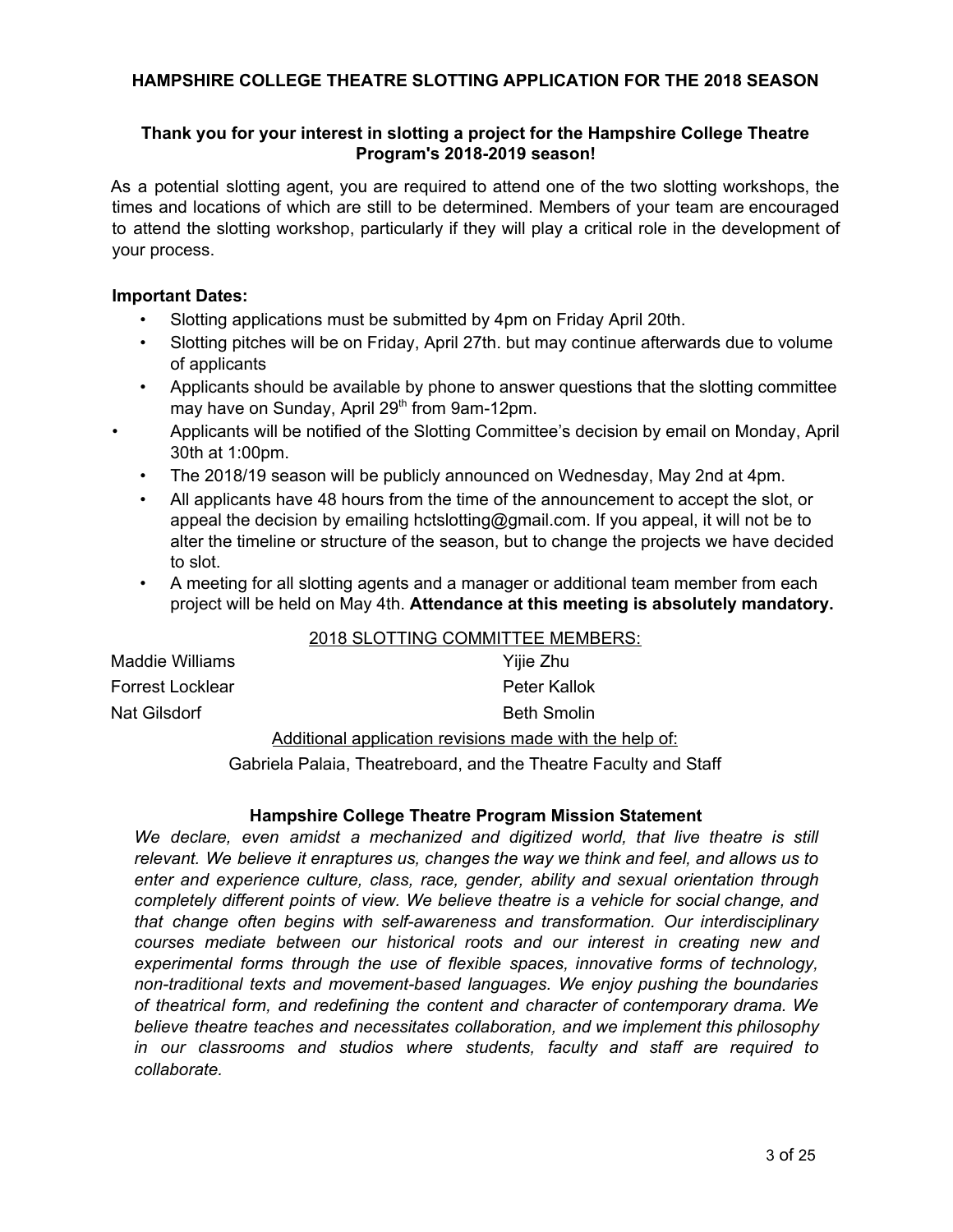# **Applicants are required to complete different portions of this application, according to the list below**

# **MainStage shows:** pages 5-11, page 16 **Collaborative Engagement Production:** pages 5-10, page 12, page 16 **Lab Space:** pages 5-10, pages 13-14, page 16 **January Theatre Skillshare:** page 5, pages 15-16

# **Please note that we can accept e-mailed slotting forms if you have scanned the pages that include signatures.**

If you submit a paper copy, it must be typed.

To be considered for slotting, all relevant pages must be *fully* completed. Please attach additional pages wherever necessary.

Please email the committee at **hctslotting@gmail.com** with any questions or concerns. Please do not email the committee at their personal email addresses.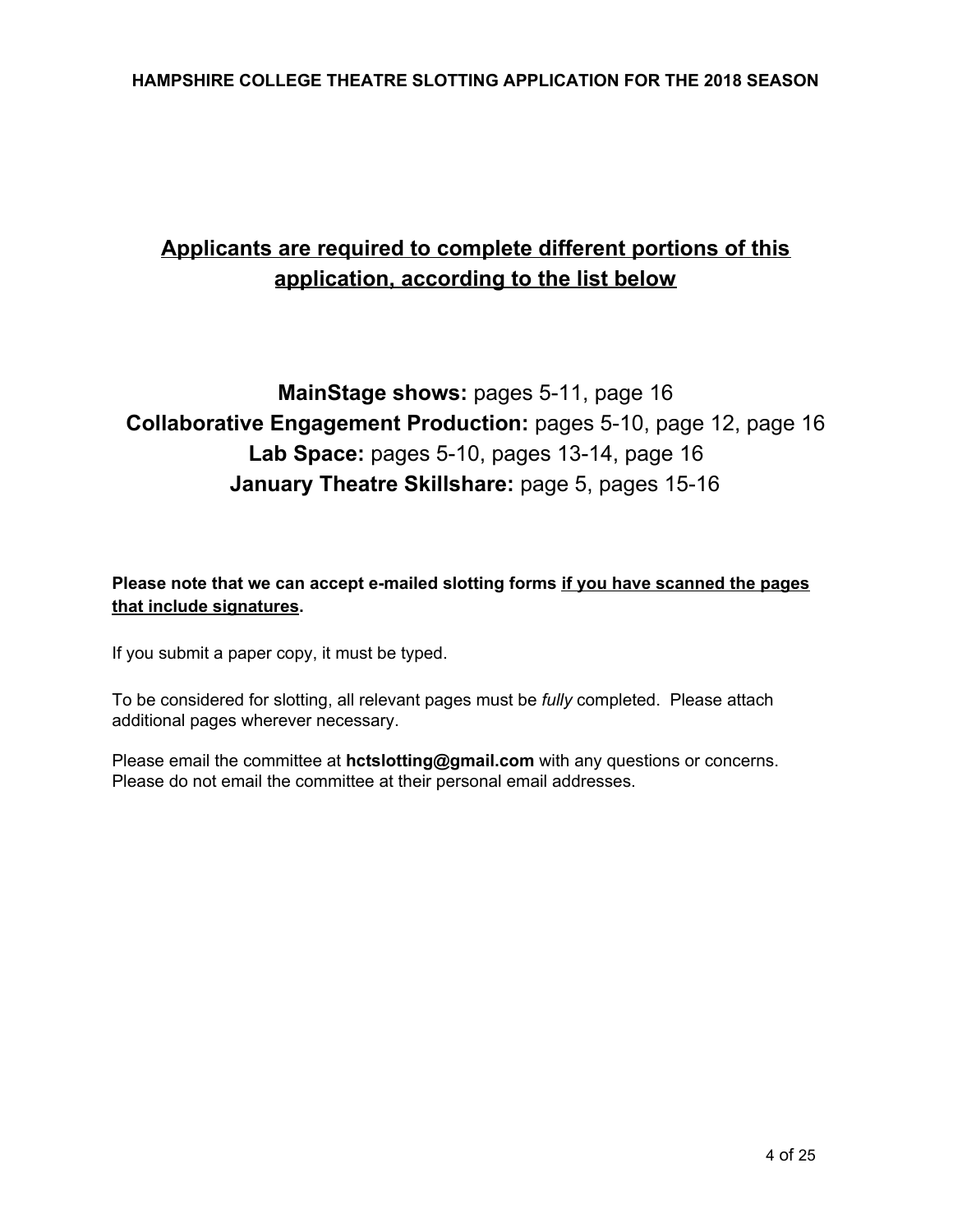# **SLOTTING APPLICATION FOR THE 2018 SEASON**

*Produced by Hampshire College Theatre Board*

| Slotting Agent(s) Name(s):           |                                                                                                |                                                                                                                        | $\star$ |
|--------------------------------------|------------------------------------------------------------------------------------------------|------------------------------------------------------------------------------------------------------------------------|---------|
| slotter                              | * IMPORTANT: if you are co-slotting please fill out one cover sheet and one signature page per |                                                                                                                        |         |
| <b>Applying For:</b>                 |                                                                                                |                                                                                                                        |         |
|                                      | <b>MainStage Show (Fall Semester)</b>                                                          | <u> 1980 - Johann Barn, mars ann an t-</u>                                                                             |         |
|                                      | <b>MainStage Show (Spring Semester)</b>                                                        | <u> 1989 - Jan James James Jan James James James James James James James James James James James James James James</u> |         |
|                                      | <b>Collaborative Engagement Production</b>                                                     | <u> 1990 - Johann Barbara, martxa</u>                                                                                  |         |
| <b>Lab Space</b>                     |                                                                                                |                                                                                                                        |         |
|                                      | <b>Jan-Term Theatre Skill Share</b>                                                            | <u> 1990 - Johann Barbara, martx</u>                                                                                   |         |
| Box: __________                      | Phone: __________________                                                                      | Email: New York Press, New York 1997                                                                                   |         |
|                                      | Division status at the time of this application: I II (first year) II (second year)            |                                                                                                                        | -III    |
|                                      |                                                                                                |                                                                                                                        |         |
| What is your concentration?          |                                                                                                |                                                                                                                        |         |
| <b>Committee (list all members):</b> |                                                                                                |                                                                                                                        |         |
|                                      | What is the best means of contacting you during slotting?                                      |                                                                                                                        |         |
|                                      | Please provide a one-sentence description of what you are slotting.                            |                                                                                                                        |         |

\_\_\_\_\_\_\_\_\_\_\_\_\_\_\_\_\_\_\_\_\_\_\_\_\_\_\_\_\_\_\_\_\_\_\_\_\_\_\_\_\_\_\_\_\_\_\_\_\_\_\_\_\_\_\_\_\_\_\_\_\_\_\_\_\_\_\_\_\_\_\_\_\_\_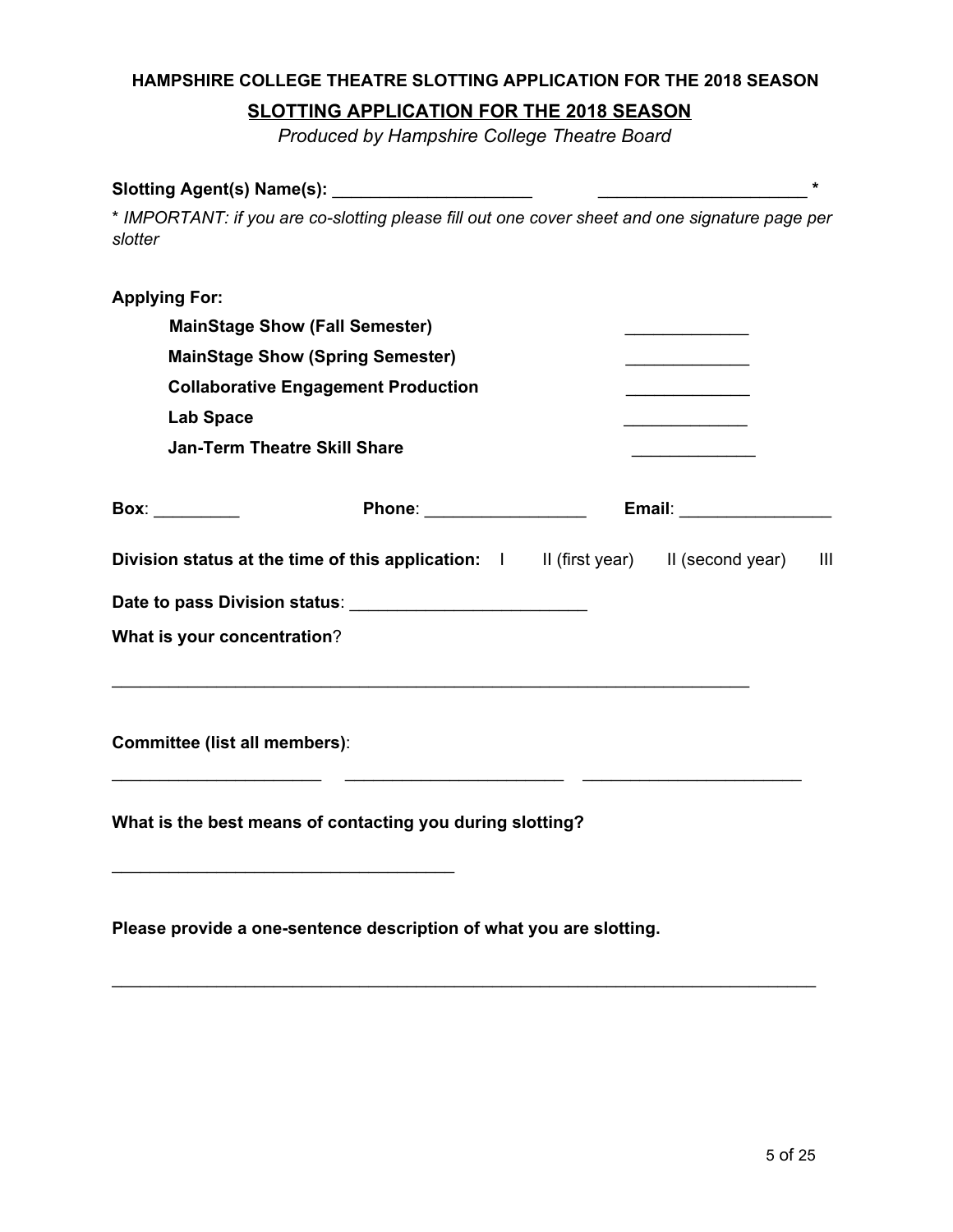\_\_\_\_\_\_\_\_\_\_\_\_\_\_\_\_\_\_\_\_\_\_\_\_\_\_\_\_ \_\_\_\_\_\_\_\_\_\_\_\_\_\_\_\_\_\_\_\_\_\_\_\_\_\_\_\_\_\_\_\_\_\_

\_\_\_\_\_\_\_\_\_\_\_\_\_\_\_\_\_\_\_\_\_\_\_\_\_\_\_\_\_ \_\_\_\_\_\_\_\_\_\_\_\_\_\_\_\_\_\_\_\_\_\_\_\_\_\_\_\_\_\_\_\_\_\_

\_\_\_\_\_\_\_\_\_\_\_\_\_\_\_\_\_\_\_\_\_\_\_\_\_\_\_\_\_ \_\_\_\_\_\_\_\_\_\_\_\_\_\_\_\_\_\_\_\_\_\_\_\_\_\_\_\_\_\_\_\_\_\_

# **Slotting Requirements**

A. Read the Theatre Handbook (available in box office)

Signature **Date handbook reading completed** 

B. Read the Production Manager's Handbook (available in the box office).

Signature **Date handbook reading completed** 

C. Read the Slotting Agents Requirements and Notes on Race and Casting.

Signature **Date handbook reading completed** 

# **SLOTTED SEASON:**

| <b>SLOT</b>                 | <b>TAKE</b><br><b>POSSESSION</b><br><b>OF SPACE</b><br><b>FOR</b><br><b>REHEARSAL/BUILD</b>   | <b>PERFORMANCE DATES</b>                                                                                                  | <b>SPACE</b> |
|-----------------------------|-----------------------------------------------------------------------------------------------|---------------------------------------------------------------------------------------------------------------------------|--------------|
| Lab Slots                   | Sept 3                                                                                        | Oct 18 - Oct 21<br>(Alternating performances in rep, with each<br>show having one weekend performance<br>and one matinee) | Studio       |
| <b>Fall Main</b><br>stage   | <b>Oct 15</b><br>Will share classroom<br>space for first week<br>(will have to hold<br>build) | Nov 14 - Nov 18                                                                                                           | Main stage   |
| January Skill-<br>Share     | Jan Session<br>begins Jan 3                                                                   | Community Sharings on<br>Jan 25 or 26                                                                                     | <b>TBD</b>   |
| Collaborative<br>Engagement | Jan 24                                                                                        | Feb 20 - 24                                                                                                               | <b>TBD</b>   |
| Spring<br>Main stage        | Feb 25                                                                                        | Apr 3 - April 7                                                                                                           | Main Stage   |

**Please bear in mind the academic calendar and holidays when selecting your dates**, **and note that all dates listed are subject to change.**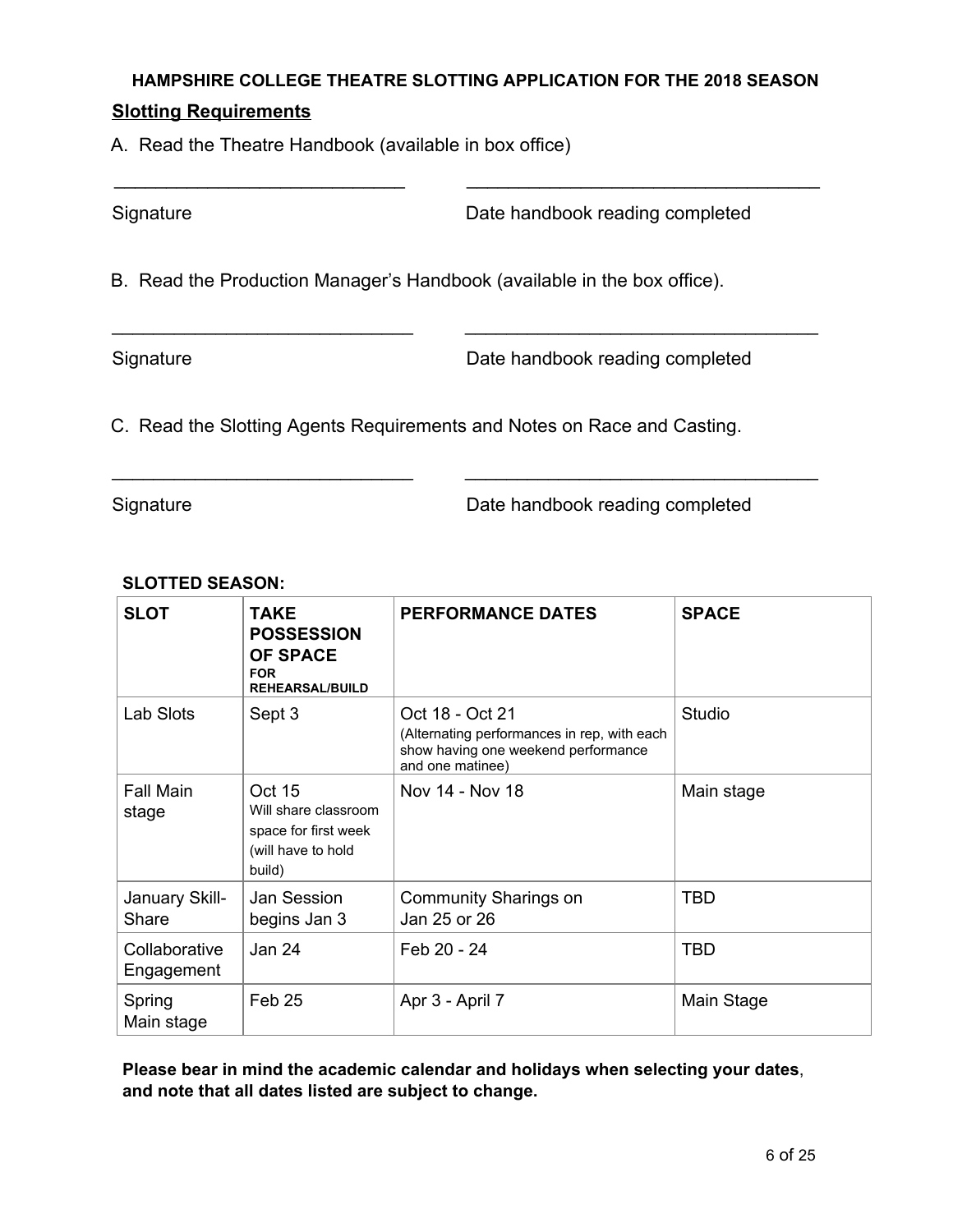*Below is a list of numbered questions. Please fill these out on an attached document with each question correctly numbered / under the correct part. (e.g. Part II Question 3.)*

# **Part I. About the Project**

- 1. Please describe the project that you would like to slot and why.
- 2. Why would you like to slot this project personally? What is the necessity of sharing this work **here** and **now**? How will this fit in with your divisional work?
- 3. Questions for those working on a production:
	- If you are applying to slot something that is text based (that you did *not* write), please include a summary and attach a scene or segment of the piece (around 10 pages).
	- If you are applying to slot something that is devised, describe your devising process. What is the central question being explored? How will you know when your devising process is done?
	- If you are writing the piece, what is your plan for developing and workshopping it? Include at least ten pages of what you currently have. What is your projected deadline for completion of the final script? (Please note that Faculty/Staff will step in if deadlines are not met.)
- 4. Describe the ways you will make your space and process inherently work toward justice, and while in process, how you will uphold those commitments.
- 5. How are you approaching casting with intentionality? Describe any challenges that you anticipate in casting and how you will meet them.
- 6. Do you foresee any unusual budgetary needs that are specific to the work that you are doing (i.e., a painted scrim, van costs for driving your collaborators to location)?
- 7. For text-based work: who holds the royalties for this piece, are they accessible, and how much will they cost? (Speak to the Staff Technical Director if you have questions about this).
- 8. What previous budget and/or bookkeeping experiences have members of your team had?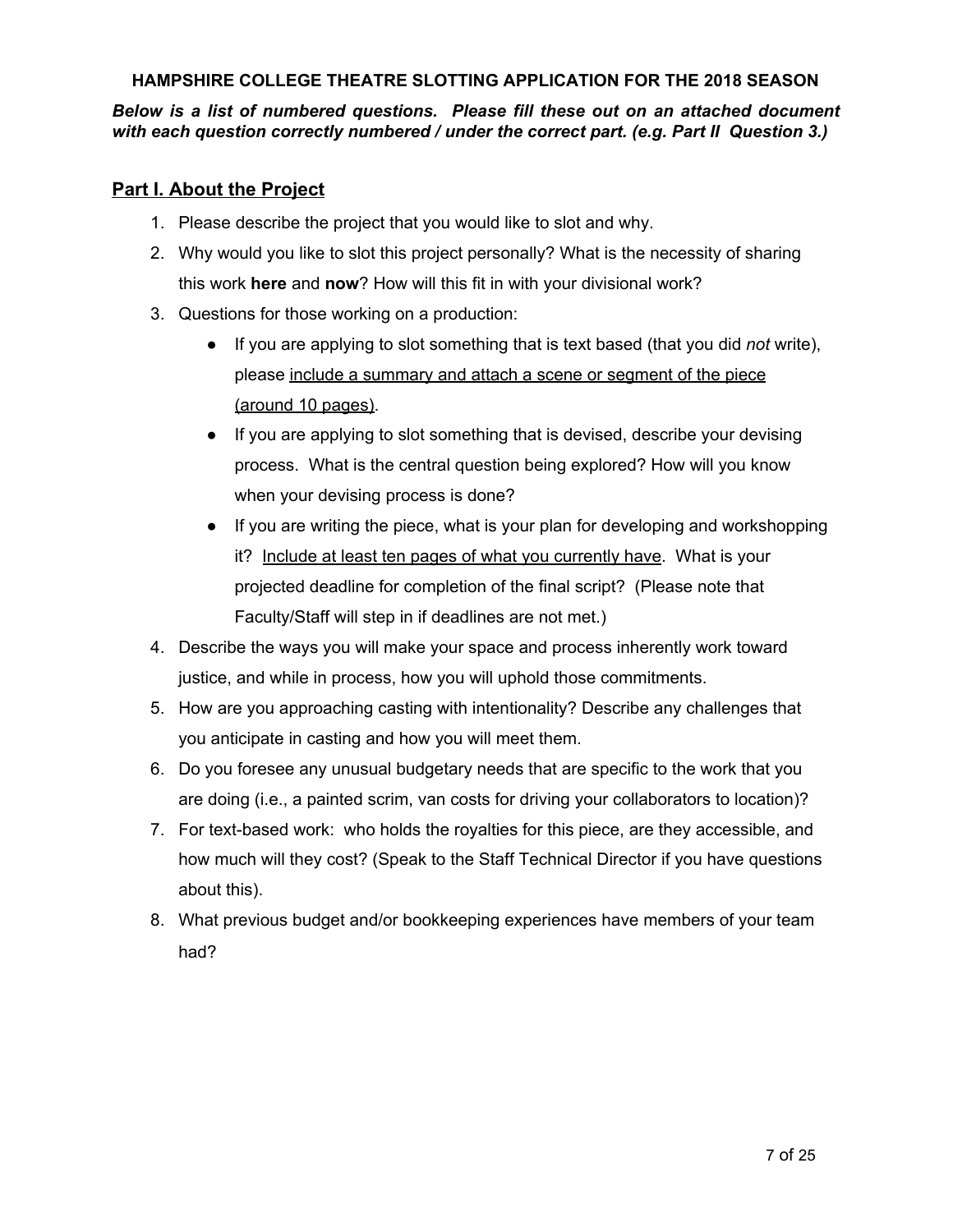# **HAMPSHIRE COLLEGE THEATRE SLOTTING APPLICATION FOR THE 2018 SEASON Part II. Slotting Agent's Work in Theatre**

- 1. Please attach your résumé. Make sure to include your recent experience in theatre/performance/applied theatre work at Hampshire and the Five Colleges. *Please include any projects or classes that you have worked on which demonstrate effective leadership skills.*
- 2. As your project is a continuation of your learning process, how will you remain accountable to Theatre Board, your committee, and your peers?
- 3. Please list two references who can speak about you as a leader and/or theatre maker. Your references cannot be on your team, or members of the slotting committee.

*Please include your references' name, phone, email and describe in what capacity you have worked with this person.*

4. Please attach two evaluations. They should be from someone with whom you have worked in a creative collaborative process and/or an academic evaluation relating to your work in theatre or related performing arts.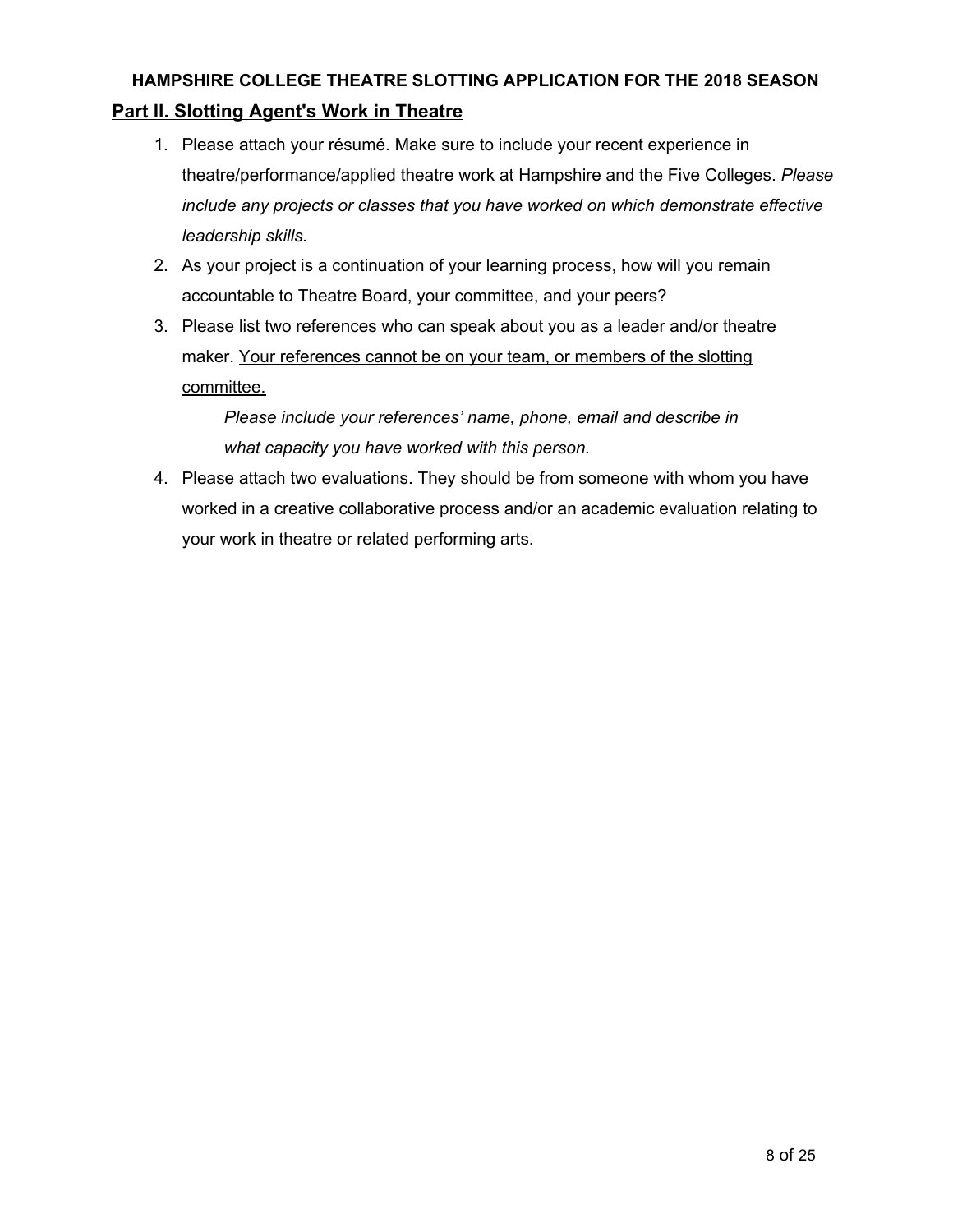# **HAMPSHIRE COLLEGE THEATRE SLOTTING APPLICATION FOR THE 2018 SEASON Part III. The Team & Process**

- 1. We understand that not all theatre fits into a single mode of hierarchy or purpose and therefore not all projects need the same team members. That said, please describe what roles you feel are necessary in this project and why they are vital to the work that you are doing.
	- a. If you are planning to produce a show using an anti-hierarchical production model, please describe this model and articulate what you are trying to accomplish with it. How will you ensure that necessary work (ex. composition, design, etc.) is completed?
- 2. Please describe the reasons and needs for your preferred slot. Include any members of your team who may be going on leave or overlap with another slotted project.
- 3. How will you incorporate mentorship of less experienced students into your work?
- 4. How will you create a safe space for your cast and crew? Physically and otherwise?
- 5. Reflect on how you've been a supportive member in other people's work.

**At least two of the members of the team must be present at pitch – the slotting agent(s) and at least one member.**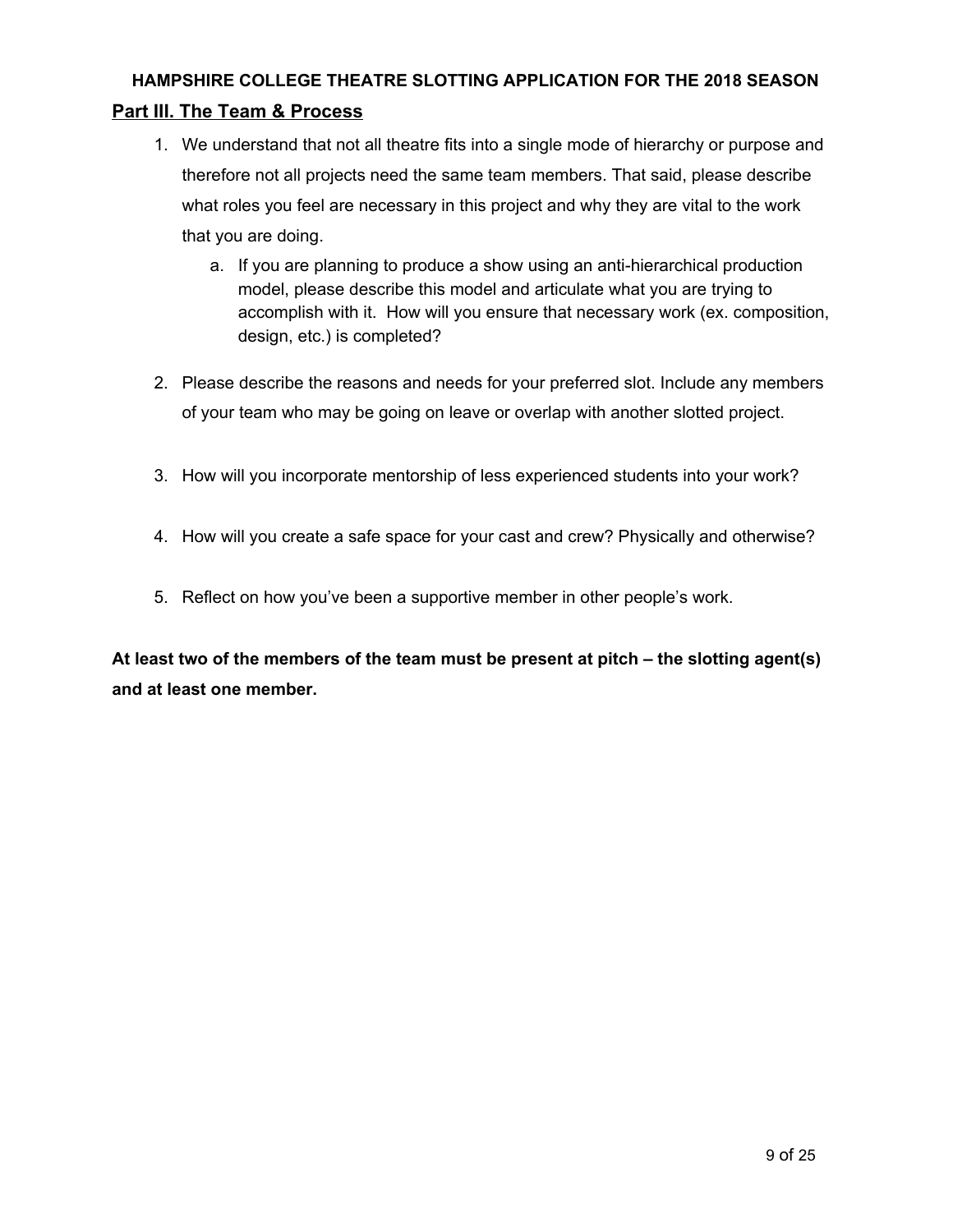## **Part IV. Chosen Team Roles**

- 1. Signing your name on this list means that you understand the expectations of the role that you are being asked to fill. If more people are committed to your project than can fit on the page, attach an additional sheet.
- 2. For productions that are building a set: The Technical Director must have an assistant or a Master Carpenter. Mainstage productions must have a Master Electrician (optional based on need for shows in the studio or other space).
- 3. Lab Space applicants: Please select no more than two specific design areas of focus. Bearing in mind that due to the slots being in rep, certain design elements will need to be collaborative.

NOTE: prior to pitch, four positions should be filled; the slotting agent(s) as well as three other members of your production.

| <b>Name</b><br>(not including<br>yourself) | Role | <b>Divisional</b><br><b>Status</b> | Email | Phone | <b>Signature</b> |
|--------------------------------------------|------|------------------------------------|-------|-------|------------------|
| $\star$                                    |      |                                    |       |       |                  |
| $\star$                                    |      |                                    |       |       |                  |
| $\star$                                    |      |                                    |       |       |                  |
| $\star$                                    |      |                                    |       |       |                  |
|                                            |      |                                    |       |       |                  |

\* indicates spaces that are required to be filled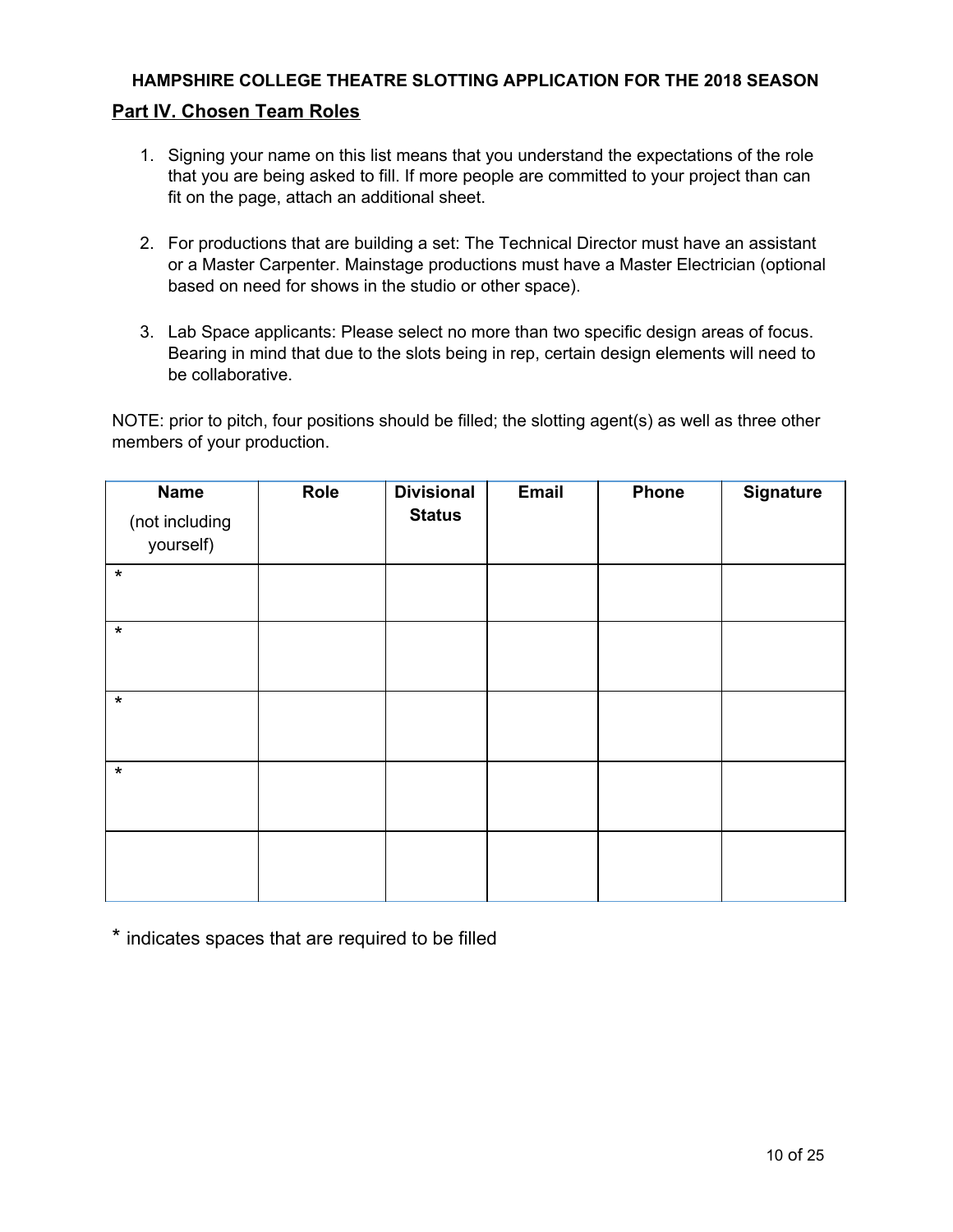# **Additional Questions Main Stage Productions**

#### **Description:**

These slots are opportunities for students whose work requires a fully-realized production. Preference will be given to Division III students.

#### What we want to know:

- 1. Please define the ways in which you will approach and operate in this production, outside of serving as slotting agent.
- 2. How will your production utilize the resources allotted to it (funding, space, time, work study support)?
- 3. What academic work (readings, theories, classes, independent studies, advising, etc.) will drive your production work?
- 4. How will you ensure that technicians and managers are supported and included in the learning process?
- 5. How will you emphasize the importance of process along with product? How will that exploration help establish a symbiotic relationship between the different areas of production (ex. the sharing of space between the technical and rehearsal teams)?
- 6. With more access to resources and a larger platform, how will you make the most of this slot? Describe how the themes/content of your production grows the community, and why this slot would help you achieve those goals.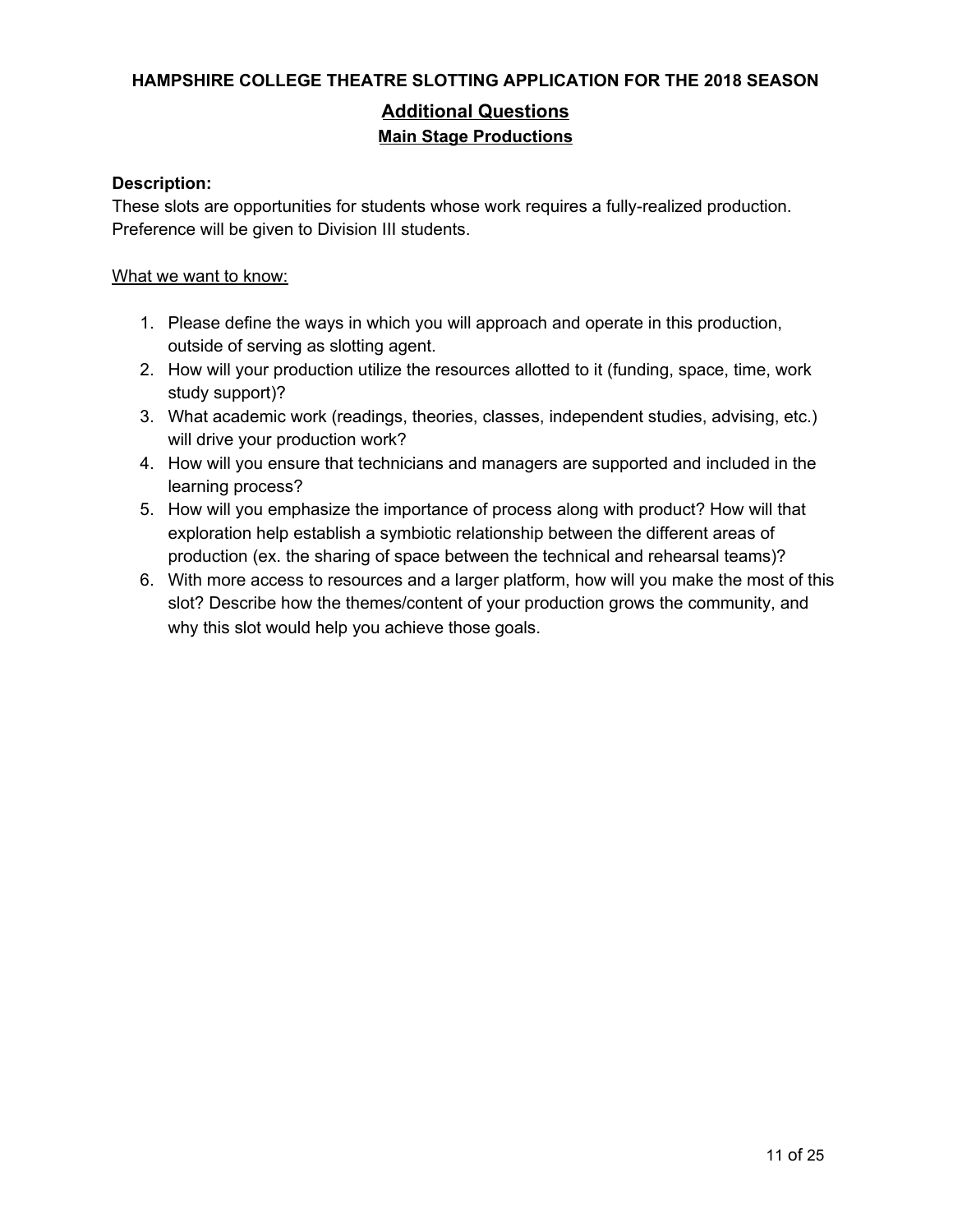# **Additional Questions Collaborative Engagement**

#### **Description:**

This slot is designed to support work centered around engagement with other college programs or community collaborators (i.e, the Dance Program, the Film Program, the Cultural Center, local schools, community activist groups), or individuals associated with these programs and organizations. Please note that this work can take place outside of or inside EDH. However, priority will be given to productions outside of EDH. As this is still a theatrical slot, significant experience within the department is recommended for those interested in this slot. We highly recommend that you have someone with (production) managerial experience supporting you throughout your process.

## Examples of projects:

- 1. A student could work with a community activist group to create a performance that would support active protest movements/moments.
- 2. A lighting designer could do a design-driven improv jazz performance, in partnership with the Music Program. The musicians would engage creatively with the movement and mood of the lighting
- 3. A technical student could collaborate with studio artists to create a projection installation, while performers/writers create spoken word pieces in collaboration with the projections.
- 4. A multi-disciplinary performance piece could take place in seven different locations on campus over the course of one weekend.
- 5. A student partners with an area high school to create a theatrical production.

## What we want to know

- 1. List your primary partner(s) and include a short statement from them about your partnership. Please describe your process in developing a reciprocal partnership that is grounded in artistic exploration.
- 2. Why have you selected this particular partner(s)?
- 3. If outside EDH, where do you plan on having this piece performed? Is the space accessible? What type of technical support will you need?
- 4. How will you and your partnership team create systems that encourage clear communication and accountability so that you can simultaneously create work and have spaces for reflection, learning, and growth?
- 5. Collaborative engagement requires a unique balance of vision, communication, and skillful management of resources so that the resources and time of individual partners are not overtaxed. How will you balance this?
- 6. How do you expect the departments you are working with to support your process and production?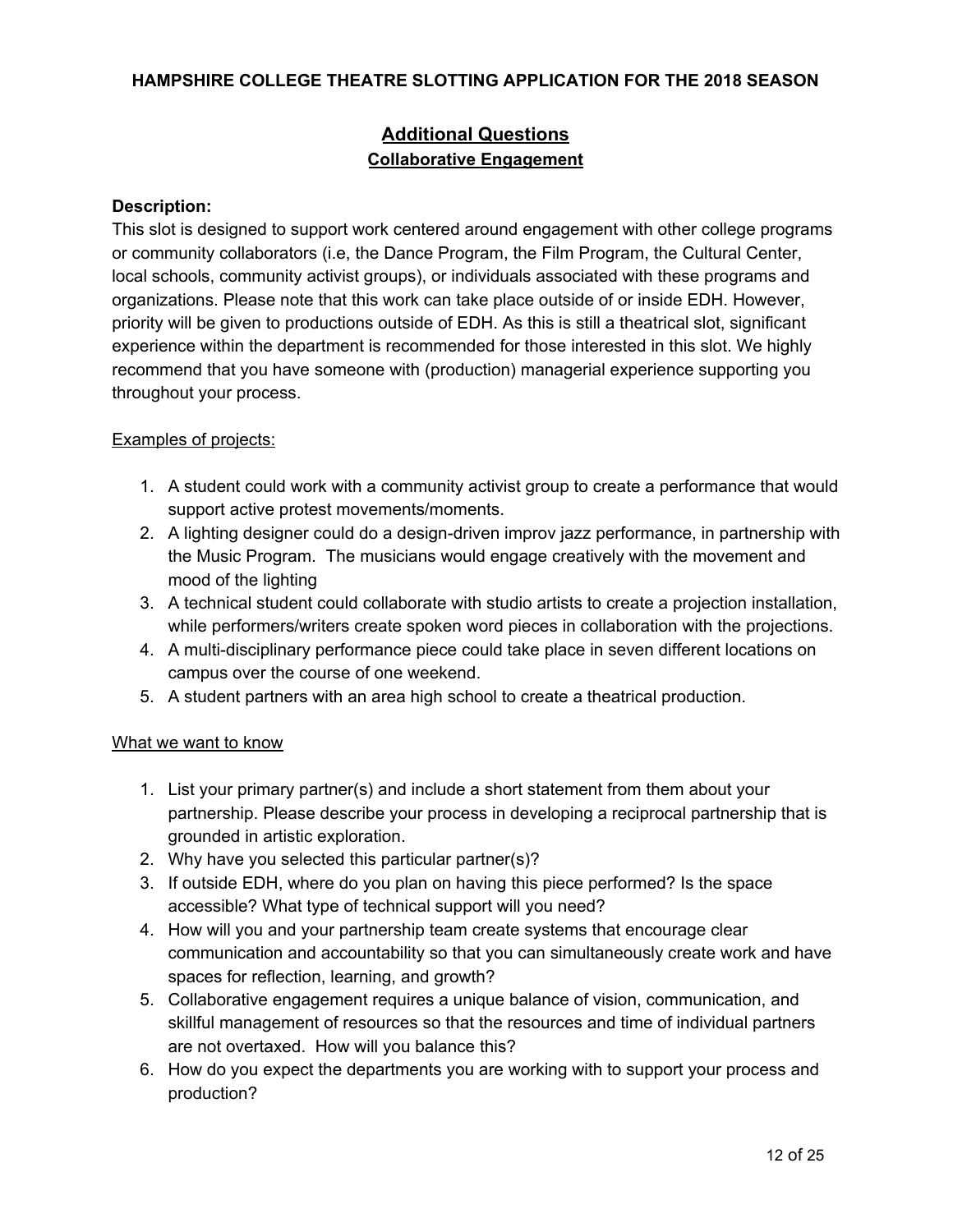# **Additional Questions Lab Space**

#### **Description:**

A pair of workshops, readings, performances, theater of the oppressed forums, panels, or design-driven events open to all students, but particularly rising and current Division IIs. We encourage you to incorporate Div I and early Div II students.

In order to provide a focused learning experience, these pieces will be required to use static seating, and if desired, will collaboratively devise a repertory light plot and basic scenic elements. If you are interested in incorporating additional use of resources, please explain them in your application.

The two lab slots will take place at the beginning of the fall semester. While these will be two distinctly different opportunities for students, the productions will be performed in rep, and be required to share resources, rehearsal space, and other support. We highly encourage that the students who are selected work together in other ways to share space and resources.

1. Take space Sept. 3, performances/presentations October 18th - October 21st (Alternating performances in rep, with each show having one weekend performance and one matinee)

Please plan your rehearsal (if applicable) and production calendar with an awareness of the limited resources of the program.

Preference will be given to works designed to be collaborative with their lab space partner.

Applicants may be asked to change or scale down their application by the committee, in order to fit the limitations of the slot. Remember that this slot is meant to be an exploratory work space for Div II students to experiment at their own pace. Process is highly valued over product in this case.

## Examples of projects to mount in the Lab Space:

1. In the past several years, there have been a number of *Theatre of the Oppressed* forums. Create a forum that can inspire conversations about the issues we are facing today. 2. A lighting designer, stage manager and performer put up a project that is concerned with the following:

> a. LD: How can you design lights around a performance that is completely based in movement and/or dance?

b. SM: How can you call cues in a performance that has no dialogue/script?

c. Performer: How can you develop character and performance without dialogue? What is lost and/or gained?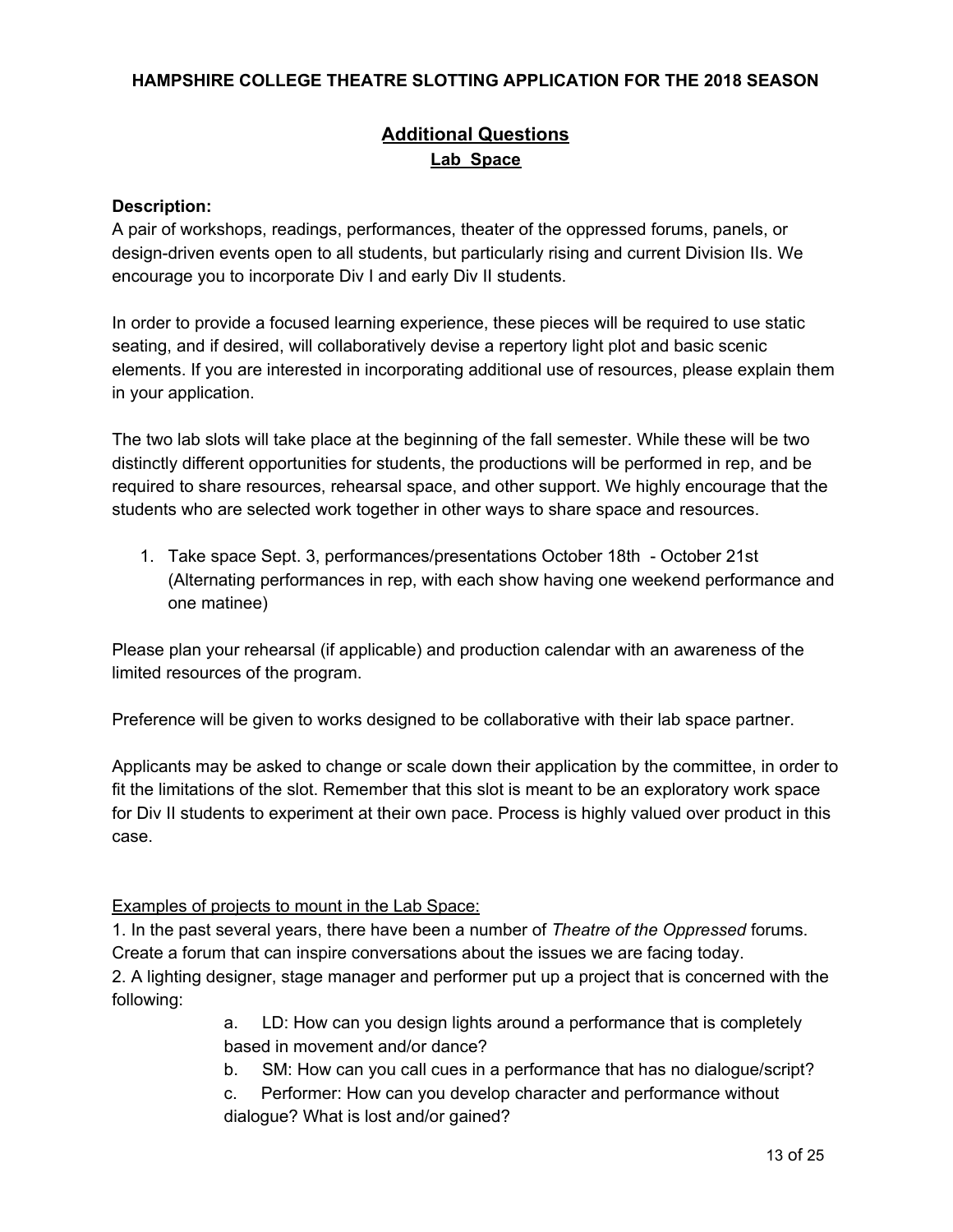3. A technician and deviser put up a project that is concerned with the following:

a. How can you devise theatre that is directly informed by technology and the work of a theatre technician? What changes?

4. You and fellow teaching licensure students are preparing for student teaching. You host a series of workshops in which your cohort can practice lessons and gain feedback from your peers.

5. A director and stage manager put up a project that is concerned with the following:

- a. How do you break down production hierarchy in the rehearsal room?
- b. How can a stage manager be directly included in rehearsal-based artistic development?

6. Your divisional work focuses on a particular political issue. You spend two weeks working on scenes from a range of different playwrights that focus on that topic and host a series of conversations and workshops led by C.S.I. students who are exploring the same area. The rehearsal process culminates with a devised workshop / community conversation.

7. You are working on a new play, and would like time to develop it before putting it into production.

What we want to know

- 1. In what ways does your work respond to current events in our communities as a campus, country, culture, or world?
- 2. What are the questions that drive your work?
- 3. How will you achieve the goals of your work within the time available?
- 4. How do you see this shaping your future work at Hampshire?
- 5. Please describe the ways in which you will hold the learning in the lab space over the final presented work.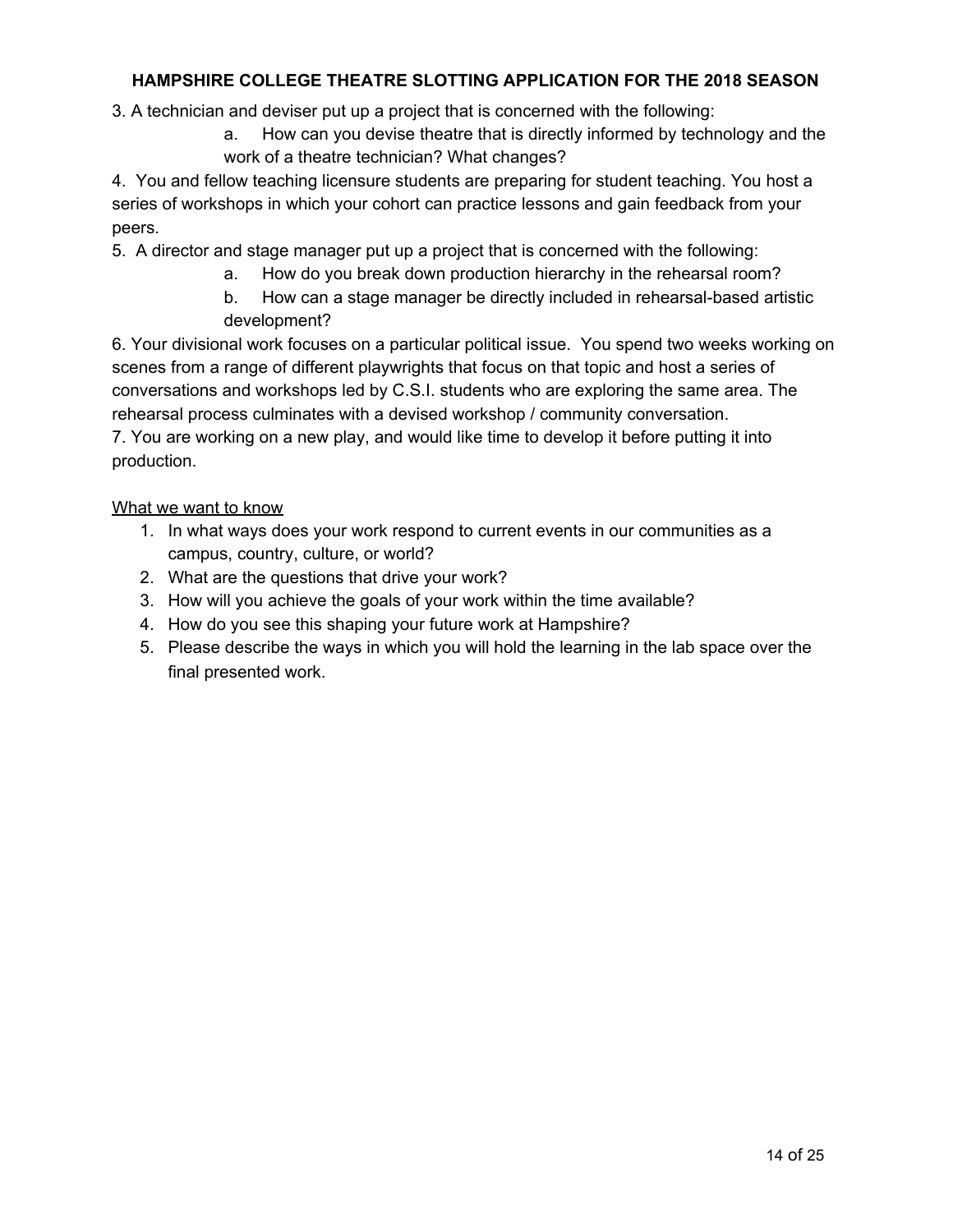# **HAMPSHIRE COLLEGE THEATRE SLOTTING APPLICATION FOR THE 2018 SEASON Additional Questions January Theatre Skillshare Program**

## **Description:**

You are applying as an individual member of a team of collaborators, who will lead a series of workshops each day over a two-week period in January 2019. This slot will require experienced students who will represent the different schools of theatre composition, production, and education, as well as managers and education experts to help guide the overall process. An installation-style share out period in which skillshare leaders, participants, and community members can view and respond to work will occur the weekend after the second semester begins. Applicants should apply for one of the following roles: Lead Facilitator (who will hold the space during Janurary), Production Manager (who will hold the logistics of making the skillshare happen), or Workshop Facilitator (interested in sharing a specific skill). People who are interested in participating in the skill shares (but not in facilitating) will apply in the fall.

## **Please Note:**

- 1. In the fall, facilitators need to regularly meet as a cohort to talk about their plans and how they might intersect.
- 2. By fall mid-term evaluations, facilitators must submit a plan to the staff or faculty who holds an expertise in that area, and can provide feedback.
- 3. We realize that it's significantly more difficult to live on campus in January than the remainder of the year; plans are being made to make grocery stores more accessible.
- 4. There will be spots for no more than 4 facilitators, and no more than 16 participants.
- 5. After applications are submitted, applicants will be asked to meet as a team, and collaboratively pitch the skillshare, as well as their individual workshops.

## What we want to know

- 1. What role are you looking to fill? Lead Skillshare Facilitator, Workshop Facilitator (one of many), or Production Manager
	- a. If you are not chosen for Lead Skillshare Facilitator or Production Manager, are you still interested in leading a workshop?
- 2. What is your experience in theatre at Hampshire and beyond?
- 3. What skills are you interested in sharing?
- 4. Please provide examples of activities and techniques you plan to utilize in facilitating Skillshare activities.
- 5. What would the necessities (technical resources, personnel, space, time etc.) be of your proposed skill share?
- 6. How do you see this shaping your future work at Hampshire?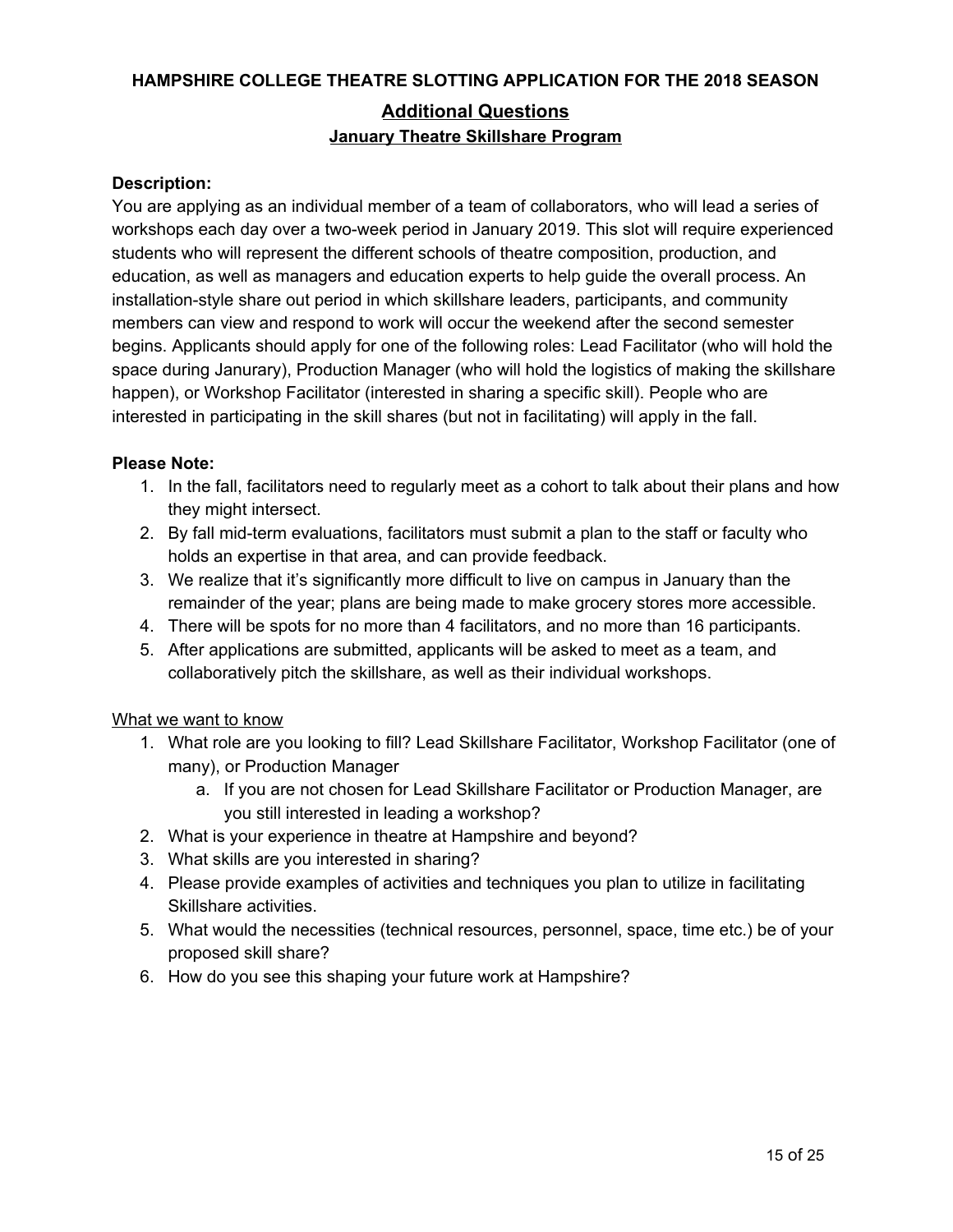# **Signatures**

It is necessary for a Hampshire College Theatre Faculty or Staff member to sign the Slotting Application. It is recommended to set up a formal meeting with the Faculty/Staff member in advance.

**I have read this student's application and, being familiar with their work, I recommend**

**them for a slot in the 2018-2019 Hampshire College Theatre Program Season.**

**Faculty or Staff signature: \_\_\_\_\_\_\_\_\_\_\_\_\_\_\_\_\_\_\_\_\_\_\_\_\_\_\_\_\_\_\_\_\_\_\_\_**

**Date: \_\_\_\_\_\_\_\_\_\_\_\_\_\_\_\_\_**

**I agree to take on the responsibilities of a Slotting Agent if selected as part of the 2018-2019 Hampshire College Theatre Program Season.**

**Slotting Agent signature: \_\_\_\_\_\_\_\_\_\_\_\_\_\_\_\_\_\_\_\_\_\_\_\_\_\_\_\_\_\_\_\_\_\_\_\_\_\_**

**Date: \_\_\_\_\_\_\_\_\_\_\_\_\_\_\_\_\_**

\* *IMPORTANT: if you are co-slotting please fill out one signature page per slotter*

**If you have a member of your team who is signed on to multiple slotting applications, their committee members and/or academic advisor needs to be made aware of this. Please have them sign below:**

**Name of production team member**

**\_\_\_\_\_\_\_\_\_\_\_\_\_\_\_\_\_\_\_\_\_\_\_\_\_\_\_\_\_\_\_\_\_**

**\_\_\_\_\_\_\_\_\_\_\_\_\_\_\_\_\_\_\_\_\_\_\_\_\_\_\_\_\_\_\_\_\_**

**\_\_\_\_\_\_\_\_\_\_\_\_\_\_\_\_\_\_\_\_\_\_\_\_\_\_\_\_\_\_\_\_\_**

**\_\_\_\_\_\_\_\_\_\_\_\_\_\_\_\_\_\_\_\_\_\_\_\_\_\_\_\_\_\_\_\_\_**

**Committee member/academic advisor signature**

**Name of production team member**

**Committee member/academic advisor signature**

**Please note**: If you are turning in this application via email, any pages requiring signatures need to be scanned and included.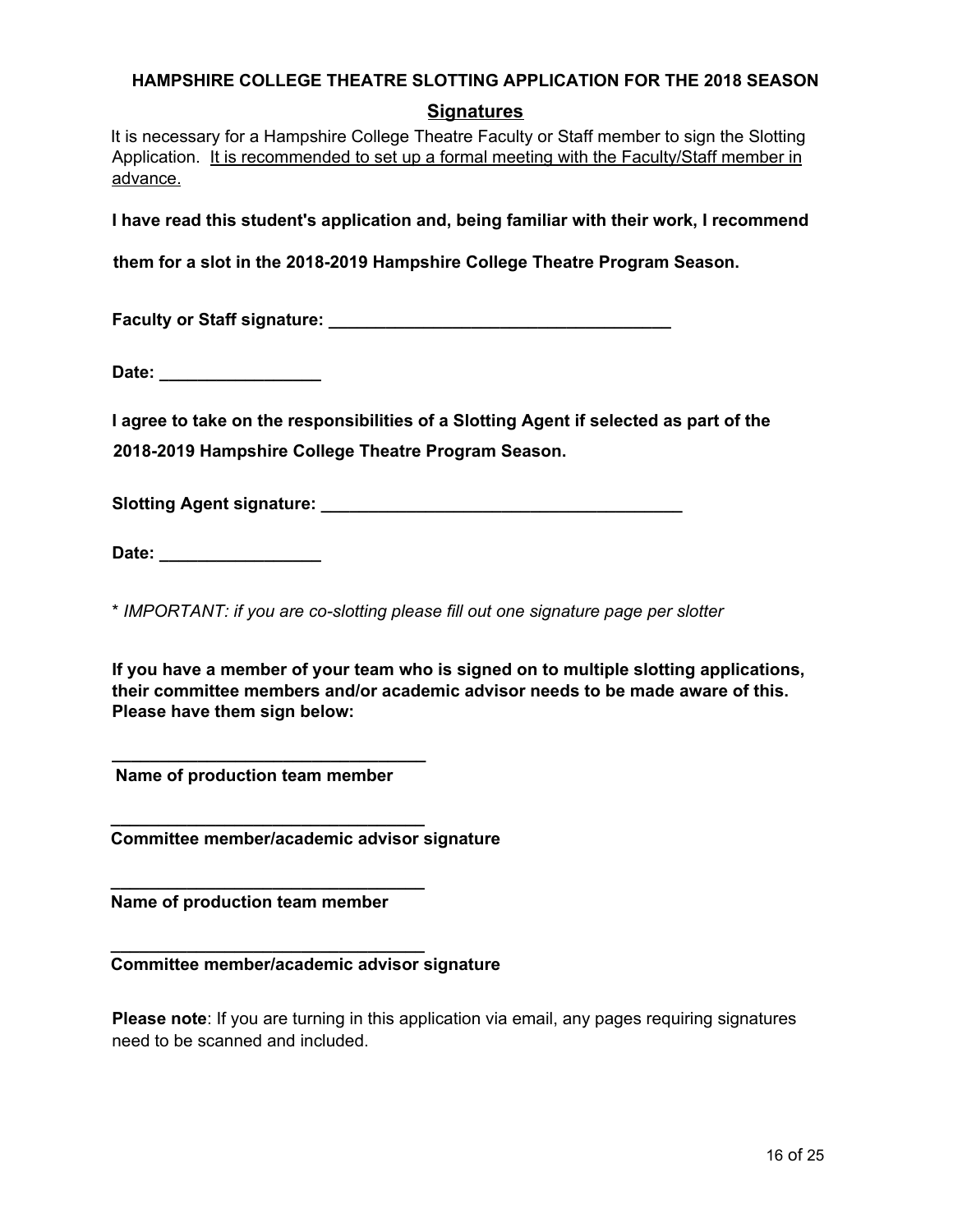# **HAMPSHIRE COLLEGE THEATRE SLOTTING APPLICATION FOR THE 2018 SEASON FREQUENTLY ASKED QUESTIONS**

# **Can I apply for two programs (i.e., for a Main Stage show and a part of the January Theatre Skillshare)?**

You cannot apply for two slots with one exception: you can apply for the January Theatre Skillshare **and** an additional slot. In this case, you do not need to complete two entire applications (fill out one complete application, and then the single page for the skillshare)

# **Do co-slotting agents need to complete two separate applications?**

No, but you do need to complete separate cover and signature sheets.

# Can I complete the application if I want to do a theater of the oppressed forum, a series of **applied theater workshops, or something else that is not a show?**

We HIGHLY encourage applications that move our season beyond just shows and also expand the language and methodology of our work - this is particularly the case for the Lab Space.

**You are welcome to reach out to the slotting committee for any other questions or clarifications.**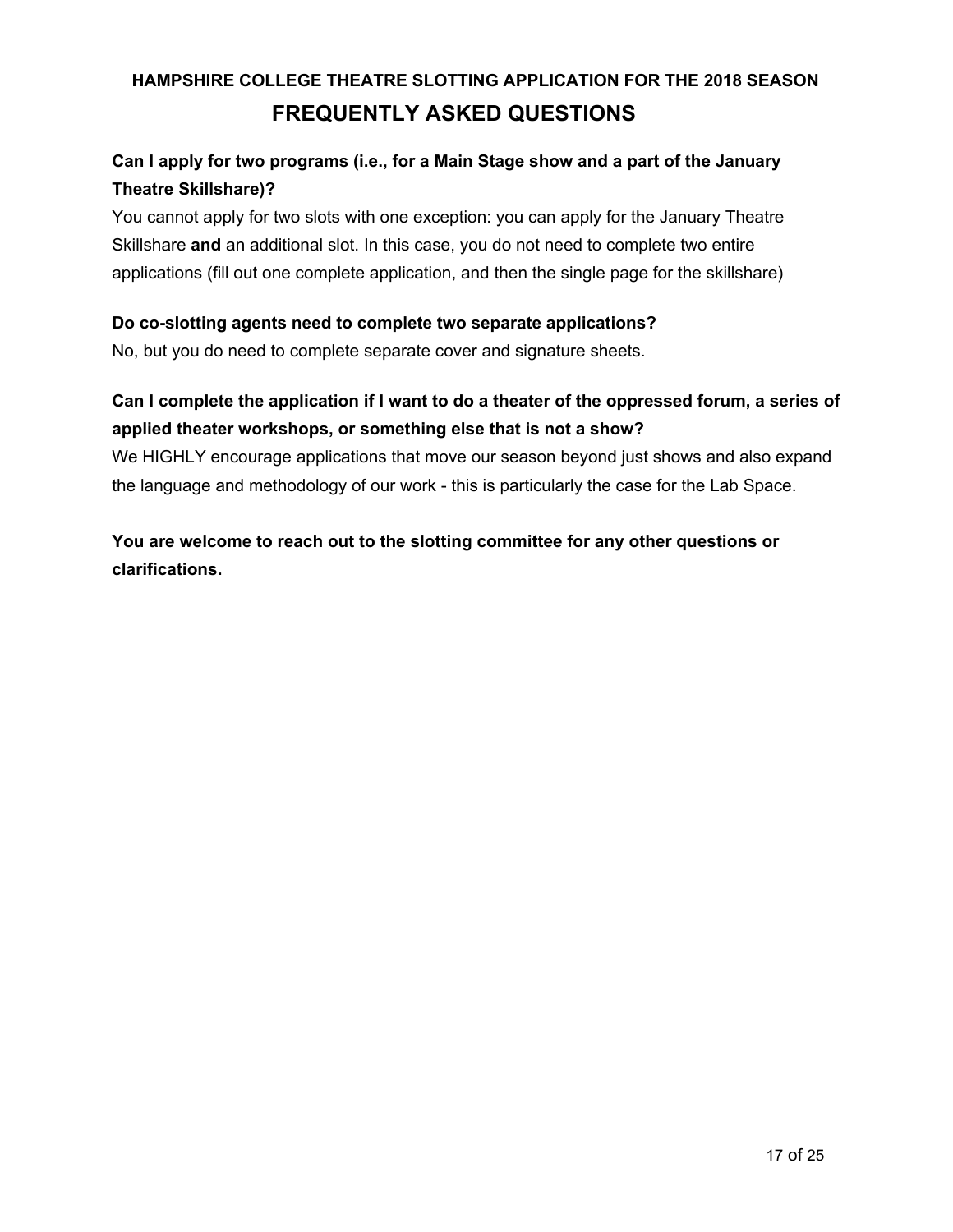# **APPENDIX**

### **Contents of Appendix:**

- Considerations for slotting
- Alternate models for production teams (please speak to theatre faculty and staff about other potential resources)
- Notes on Race and Casting
- List of Potential Production Roles
- Important Academic Dates for Slotting

#### **Additionally all slotting agents should familiarize themselves with:**

• Production Roles https://www.hampshire.edu/academics/24275.htm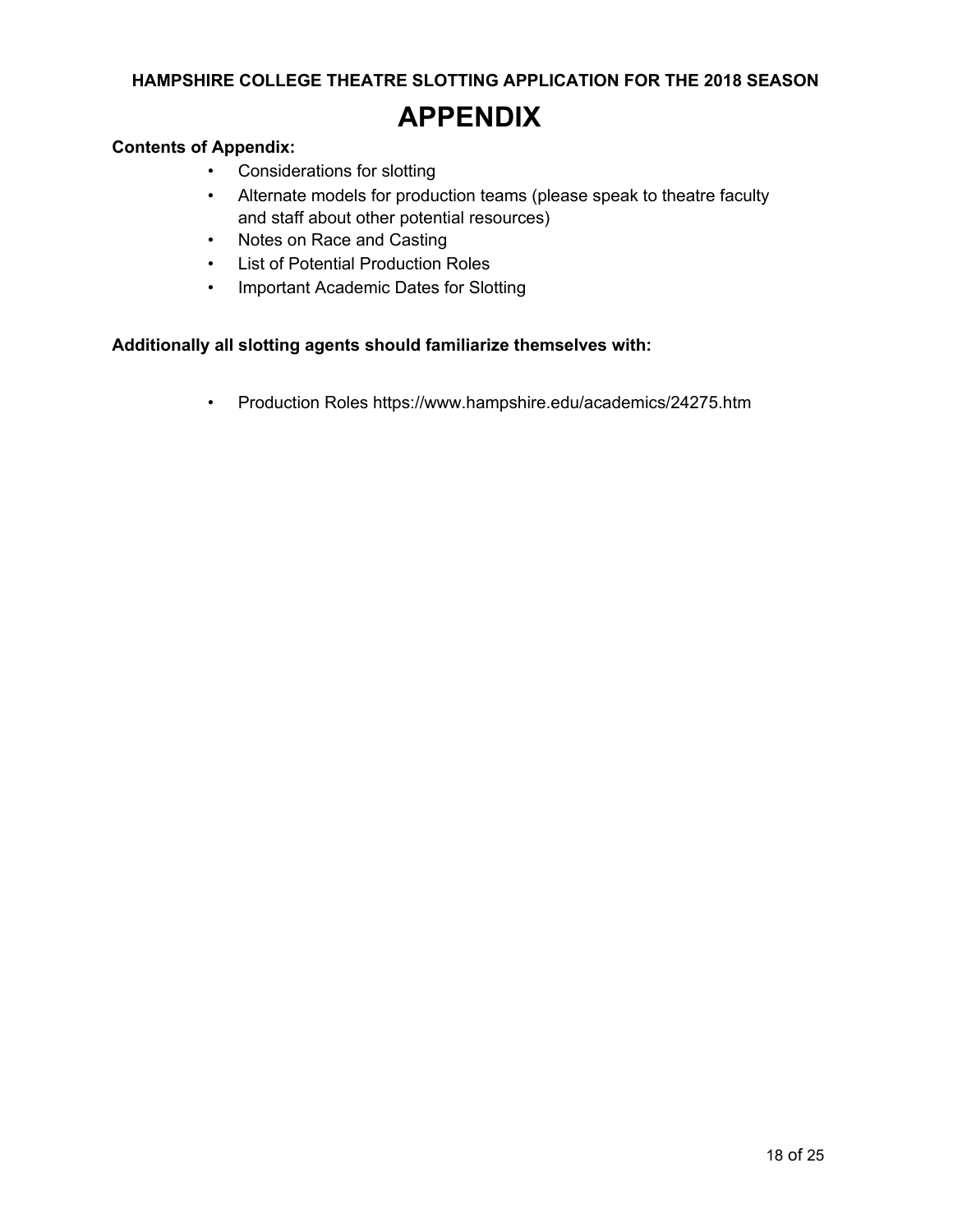# **HAMPSHIRE COLLEGE THEATRE SLOTTING APPLICATION FOR THE 2018 SEASON Considerations for Slotting**

- 1. **Division status.** Div IIIs are given priority over Div IIs, with the exception of the Lab Space.
- 2. **Range of opportunities**. Number of positions available for concentrators (e.g. will there be a position for a Div II costume designer?). Please make sure to tap other parts of campus and realizes that slots are a great way for new and interdisciplinary students to get involved. Strike a balance between reaching out to find people who are ready for the challenge as well as relying on people you know.
- 3. **Range of roles**. The slotted shows are a space for students to fine tune their skills and have experiences within new roles. Does your show provide opportunity for students to broaden their learning? How many roles for women? For students of color? Is there a diversity amongst your designers, technicians and administrators as well? We want you to be critical of what opportunities you are opening and for whom.
- 4. **Significance to the Program and the community**. This is not about censorship but about the perception of value of a particular production to the Program and the community. This might include: relevance of themes, explorations of new types of scripts, new technologies, different approaches to design, new genres as well as historical periods. Each of these expands the range of the season's offering and the impact on the curriculum and the community.
- 5. **Multi-cultural significance**. We value art that critically engages and challenges dominant hierarchies and hegemonic processes in a way that would be unimaginable at other institutions. What are some ways you can prioritize these values within your process? It can include intentional casting, exploring alternate forms of process, or building critical discussions of race, gender, sexuality and ability within theatre into your process.

Having met all the above criteria, a range of applicants may still be near-equally qualified. It is important to note that not all applicants will be guaranteed a slot.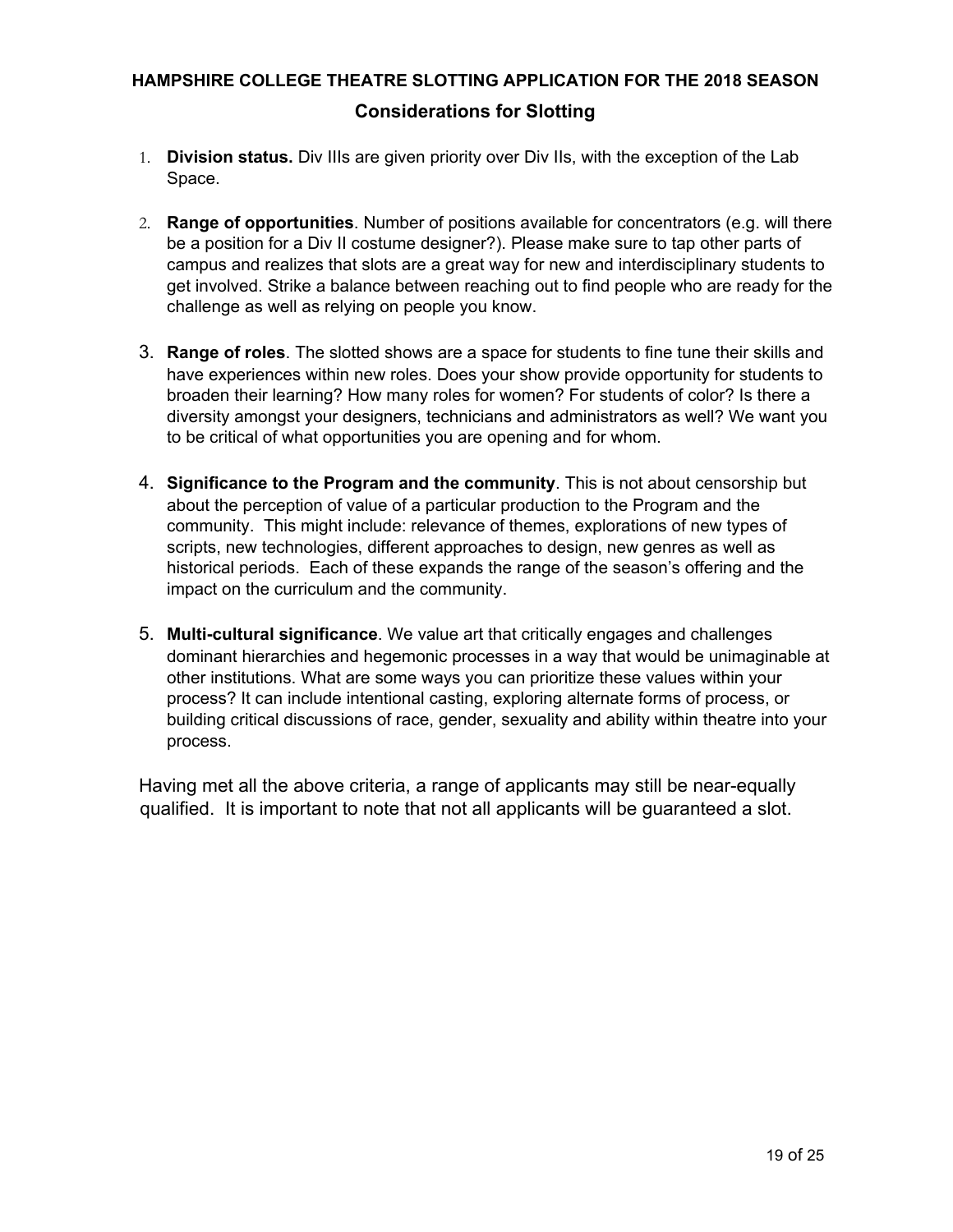# **HAMPSHIRE COLLEGE THEATRE SLOTTING APPLICATION FOR THE 2018 SEASON Examples of Alternative Theatrical Hierarchies**

*One general note to consider as you imagine alternative production models: the hierarchical production model exists for a reason: it is efficient, and allows for a large number of shows at a relatively quick turnaround. We highly encourage you to envision new ways of working, but consider all the ramifications for timeline and scale of production as you do so.*

## **Designers in the Room**

One change that can shift your process significantly is to for designers to be in the room during rehearsal. A model for this is sound designer Darron West, who years ago began to work in the room with the SITI Company, which has inspired other sound designers to do that same. As a result, the sound became more deeply interwoven into the fabric of the play, the actors movement responded to the sound.

On a related note, a costume designer might sit in the rehearsal room drawing sketches for costumes – in order to draw them with actors' bodies and movement in mind.

In many regional theatres, it is standard practice for the ground plan to be decided before rehearsals begin. This allows the director and actors to know where scenery will be, and to stage scenes accordingly. For devised processes (and even non-devised processes in which you want the design to evolve more organically), you may want the set design to shift as you get to know the characters and the play on its feet, in the room. If so, it is enormously helpful (even essential) for the set designer to be in the room with you.

All of these decisions can help shift the hierarchical division of labor that can sometimes inhibit the organic growth of your work – and, for many, can feel alienating. However, many of them have consequences in terms of timeline: they may push your build time later, which may mean you will have to limit the scale of your design. Consider all of this as you make decisions. Don't think of this as a sacrifice – but as an artistic choice to make about what to prioritize and why.

# **Design Driven Model**

Traditionally, theatre directors, playwrights, or actors take the lead in creating performed projects. What happens when designers initiate theatrical work? How can design speak to an audience? How can design develop narrative, tension, and conflict? Can theatre design elements tell a story?

**Design Driven** performance, also know as design-led performance, occurs when the performance impulse manifests itself through technology and design expression. The tools: space, light, sound, props, projection, scenery, visual and aural elements drive a theatrical presentation. No script to follow, but words may inspire. A moment, a feeling, a mood, a sensation, a conflict might prompt, but instead of urging/massaging the response through words, one improvises or experiments with design elements – devising with design. The work can follow a traditional model with a stage manager or production manager. The work can include performers (sometimes the designers themselves). The work can evolve from a script. The design informs all aspects of the production.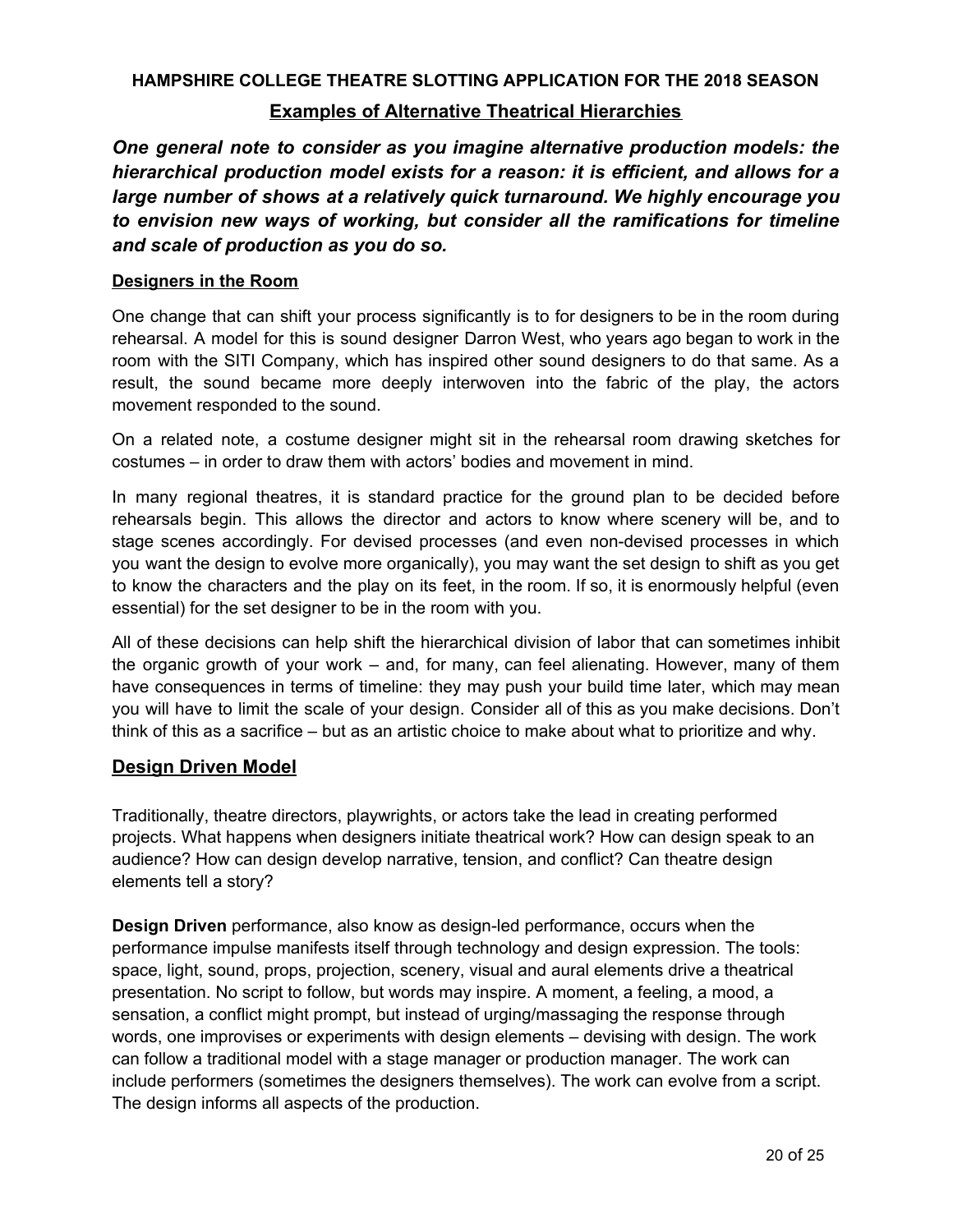# **Collaborative Ensemble**

Playwright/Performer, Director, Dramaturg, Stage Manager, Production Manager, Lighting Designer, Projection Designer, Sound Designer, Costume Designer

In this collaborative ensemble the playwrights are also performers. The impetus for this devised work is the (real life) discovery that one member of the three person ensemble is a distant relative of Harriet Tubman. The piece explores the legacy of the most renowned conductor of the Underground Railroad, and what that legacy means in regards to the continuing incarceration of African-Americans in the 21<sup>st</sup> century.

Each playwright/performer will be responsible for scripting/devising a 20-30 minute narrative through movement, music and/or text, and for collaborating on the theatrical thread of those narratives. The director will ground the process by creating cohesive movement and music vocabularies; the dramaturg will be responsible for identifying connections between original material and historical narratives, and for supporting the overall arc of the story. Projection and sound designers are integral to the development of the narrative line as well, so both designers will be engaged throughout the devising process. There will, in fact, be improvised 'design moments' during each performance of the 80-90 minute show. Additionally, the stage manager will call the show from the stage, and function as a member of the cast.

The goal of this collaborative ensemble is to experiment with form as much as content, and to reconsider the connection between historical and current events concerning race and lineage in America.

# **Dramaturgy-driven project**

Dramaturgy-driven projects often center around an event, an idea or a question, each member of the ensemble acts as a dramaturg, bringing in material (interviews, research, images, sounds, video, etc.) related to the agreed-upon themes. In the rehearsal studio together they compile elements of these materials into staged "moments" (encompassing movement and design elements as well as words) and move these moments around until they compose a full production. At this point, a member of the ensemble might step out as the director, one as a scenic or lighting designer, others as actors, etc. but this is in addition to their roles as dramaturgs structuring the elements of research into story (stories). It is helpful to have a member of the team take on the role of "script wrangler" to record the devised moments and pieces of research as they emerge. Community involvement is also usually built into this process, and it's exciting to think about ways to invite audiences into the rehearsal studio or bring pieces out to share in different ways to generate more material as well as feedback.

*(This method is inspired by the Tectonic Theater Project).*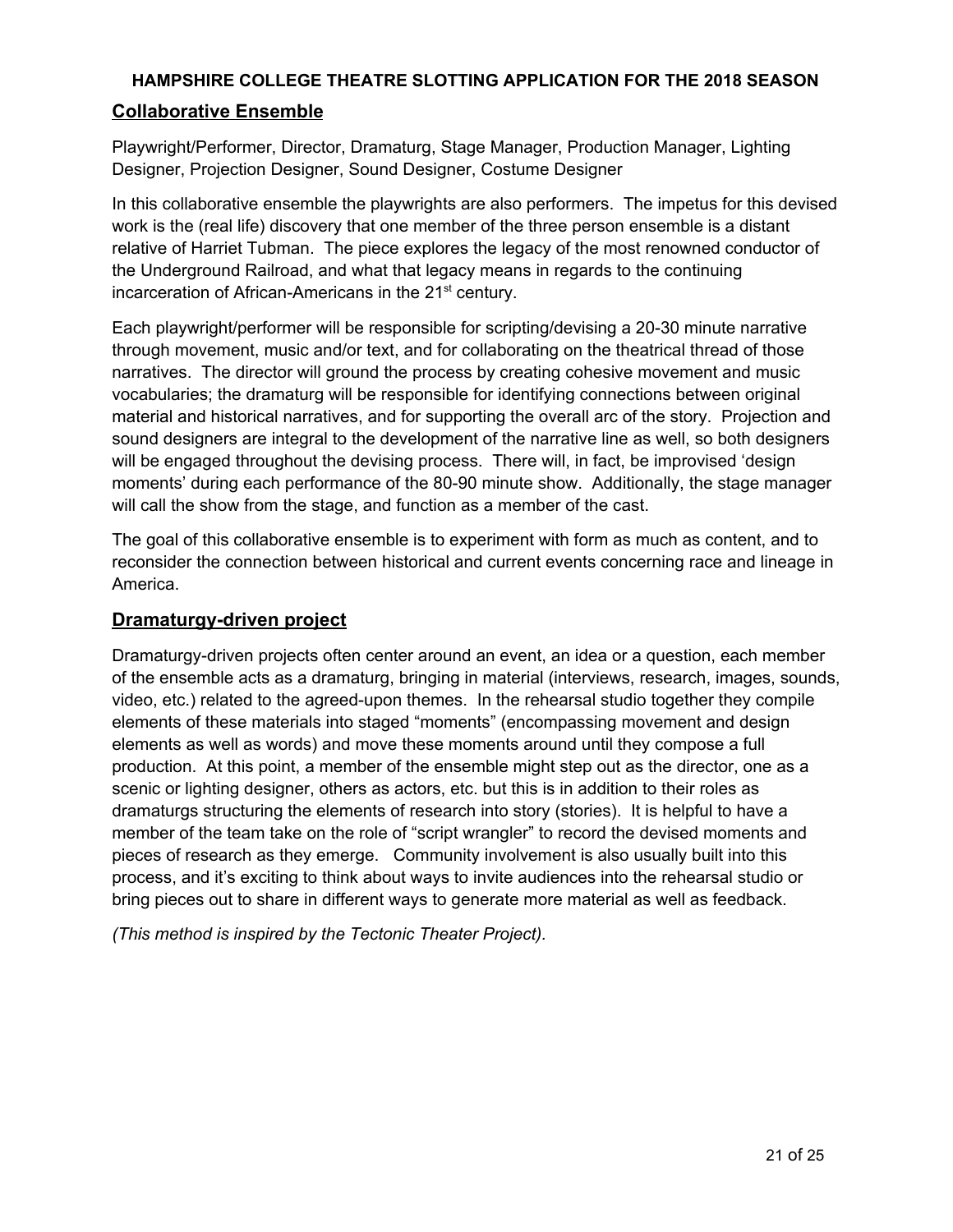# **HAMPSHIRE COLLEGE THEATRE SLOTTING APPLICATION FOR THE 2018 SEASON NOTES ON RACE AND CASTING**

A core value of the Hampshire Theatre Program is to foreground voices and bodies historically absent from the stage. This reflects the values of racial diversity and social justice that are at the heart of the college's mission. So casting is more than putting on stage a reflection of who we are. It is also creating an image of who we dream ourselves to be.

Casting in the outside world often reinforces stereotypes and does not allow us to play against our "type." So educational environments provide a rare opportunity for students of all races, genders, and identities to play roles they might (not yet) be able to play outside Hampshire. As a director, how can you express your artistic vision and also expand those opportunities?

It's impossible to summarize in this short paper the many issues of identity and casting, particular those as complex and as often unspoken as race. But it is vital that you seek out the conversation. It is in collaboration that we can challenge our assumptions and learn to be guided not only by our instincts but also by the questions that sharpen them.

It is our hope that this writing about race and casting will open up further conversations, and additional writing, in particular about gender and gender identity in casting. We invite you to help us widen, and deepen, this conversation. That said, a few thoughts to provoke your thinking:

Our hope is to replace the idea of "color blind" casting with "color conscious" casting. In other words, not to act is if race is invisible, but to be aware of how it shapes our lives and our perspectives and to make conscious casting decisions based on that awareness. For example, if you cast white actors as the protagonists and actors of color as the antagonists, are you telling the story of the play? Or unintentionally recreating the (often distorted) lens of the dominant culture? How can you separate yourself from the lens which you have been conditioned to see through and find something that is original, that is true?

If you are open to actors of all ethnic and cultural backgrounds for your show, say that specifically in your audition flyer. That said, if you are considering issues of diversity and casting for the first time while you are putting up flyers, you are too late. Engage diverse perspectives while you are thinking of what show to do, while you are thinking of what classes to take, while you are reading plays and seeing work. Ideally, casting reflects the diverse community you are already a part of, not the one you've assembled just for the purposes of a show.

Regardless of your background, you may hear yourself responding to these recommendations by saying, "But there are not enough students of color here " And yes, Hampshire's student body is, sadly, far from representative of the diversity of the U.S., much less of the world. You are not responsible for rectifying that with a single show.

And yet, have you done all you can to make our community and our work more inclusive? This is more than a Facebook invitation or a one-time announcement – it is a personal commitment to reach out, to question our assumptions and practices, and to help imagine and build a theater community that represents the diversity and complexity of all of our stories.

# **Moving forward**

There are many reasons why, particularly in a community where the majority of students are white, students of color come together to share common voices and to tell stories that are often untold (and even when told, are often unheard): it builds solidarity; it creates safe spaces; it allows for silence to be broken.

There are sometimes also valid, although very different, reasons for casting ethnically specific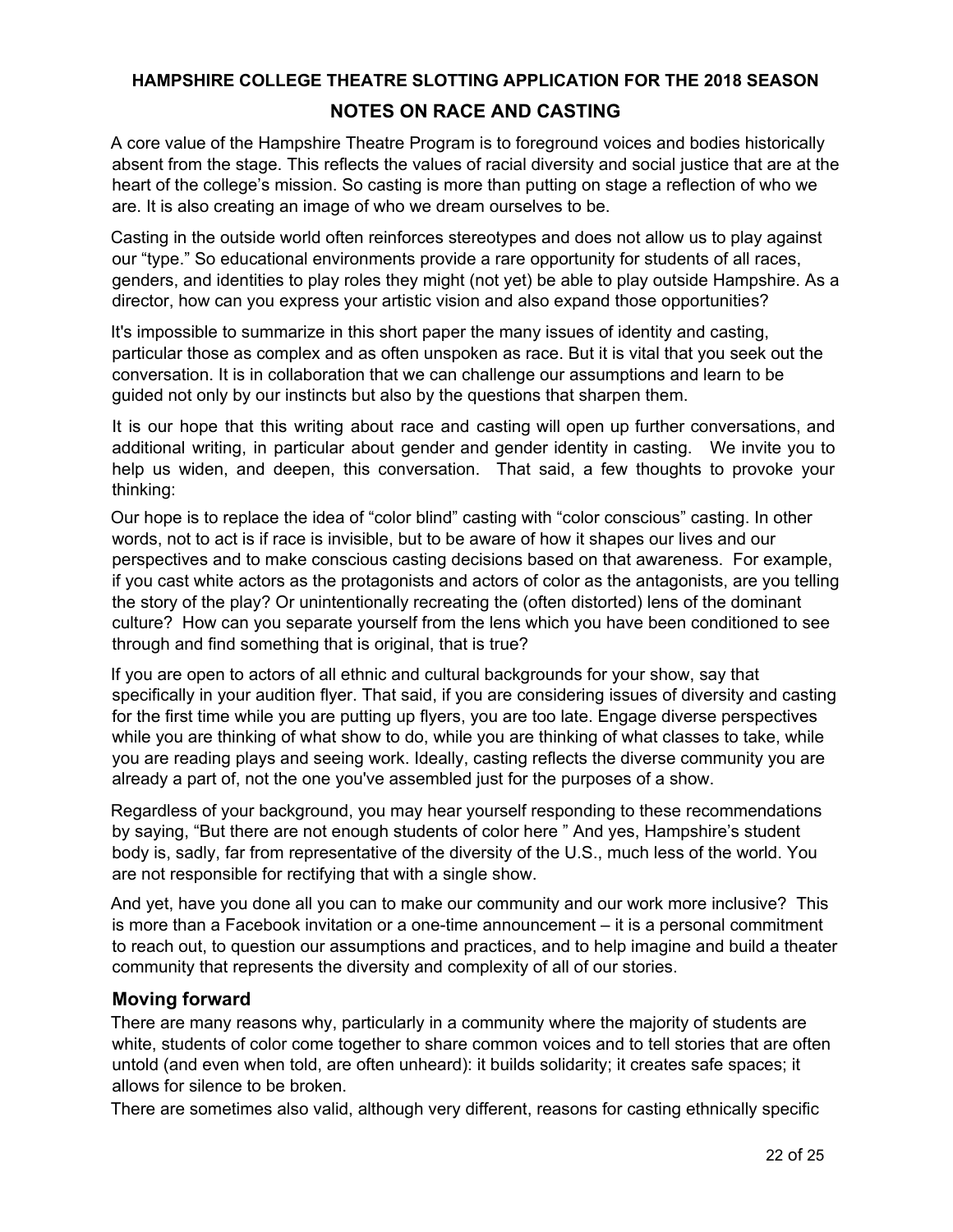roles with white actors and for casting students of color in culturally specific roles.

However, if you find yourself saying "this character has to be white because…" or "every member of this on-stage family has to be white because..." ask yourself: "Do they really?" "Why?" Similarly, if you are directing a period piece, there are likely many aspects of your production that do not reflect the period with exact historical accuracy. Why, then, is it essential to reflect the racial lines of that time period?

## It is not true (as it is sometimes said) that casting a white actor is a "neutral choice". It **reflects a series of assumptions about who can embody what roles and then passes those assumptions on to our audiences- and therefore reaffirms them.**

Casting is complex. It is an art, not a science. There may be times when casting is used to challenge assumptions, to explore the crossing of identities, and to provoke thought. A director of color might cast white students in non-white roles to shock and to inspire new ways of embodying. A director might explore gender constructs by asking female-assigned performers to play male and female-assigned roles. A director may ask deep questions about queer bodies on stage, and who can embody them, and to what purpose. You yourself may be making choices that push boundaries far beyond the limited scope of this paper (and we hope to revise it because of your ideas).

There are no right or wrong answers about how to cast. Nonetheless, casting can be a place for us to look at our practices with both generosity and with a critical lens. This is not to shame us into doing something we feel we have to do; but to be conscious about our choices, so we that do not simply repeat the cultural assumptions that have been passed down to us. We do this so that our artistic expression can reflect both the strength of our individual voices and the beauty and breadth of our communities.

#### *Acknowledgments:*

*These notes were written as part of on-going conversations about race and casting at Hampshire College. It reflects my own experiences, and my own biases, as a white director, and as a playwright. It was developed with the faculty and staff of the Hampshire Theatre Program, students on Hampshire Theatre Board, and the Hampshire Theatre Mission Taskforce. Additional ideas and inspiration came from the*

*2013 Hampshire 'ASK for Social Justice Conference,' Melissa Scheid Frantz, LJ Beckenstein, Bria Sutherland, Allison Lerman-Gluck, and Nandita Shenoy*

*~Will MacAdams, Visiting Assistant Professor of Theatre*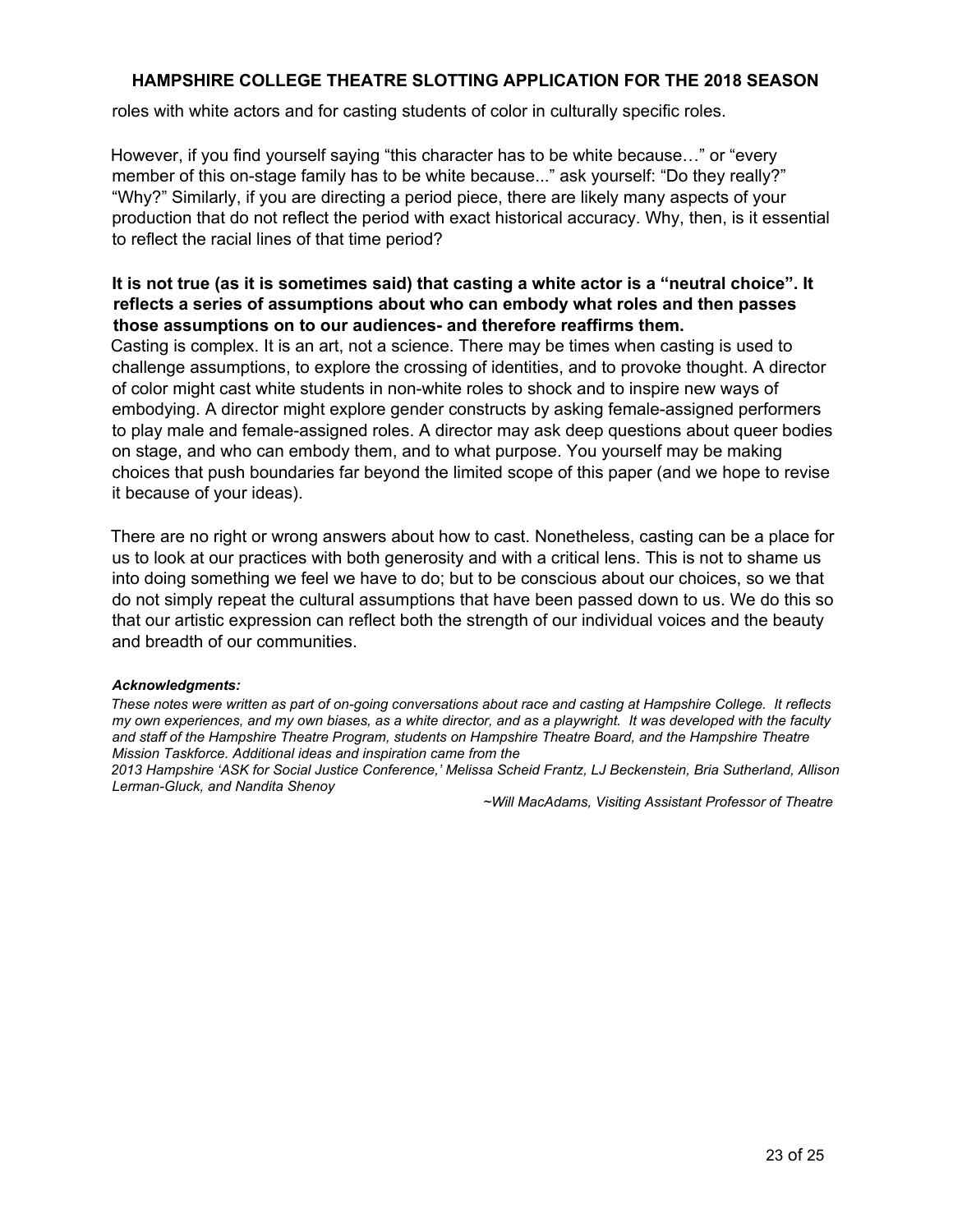# **List of Potential Production Roles**

(for a description please see the Production Manager's Handbook, available in the box office)

| Director |
|----------|
|----------|

**Technical Director** 

Production Manager Stage Manager Assistant Stage Manager **Dramaturg** Scenographer Costume Designer Props Designer Light Designer Projection Designer Sound Designer Set Designer

Master Electrician Master Carpenter Musical Director **Publicity** House Manager Wardrobe Supervisor Board Ops Run Crew Other assistants as needed in your team